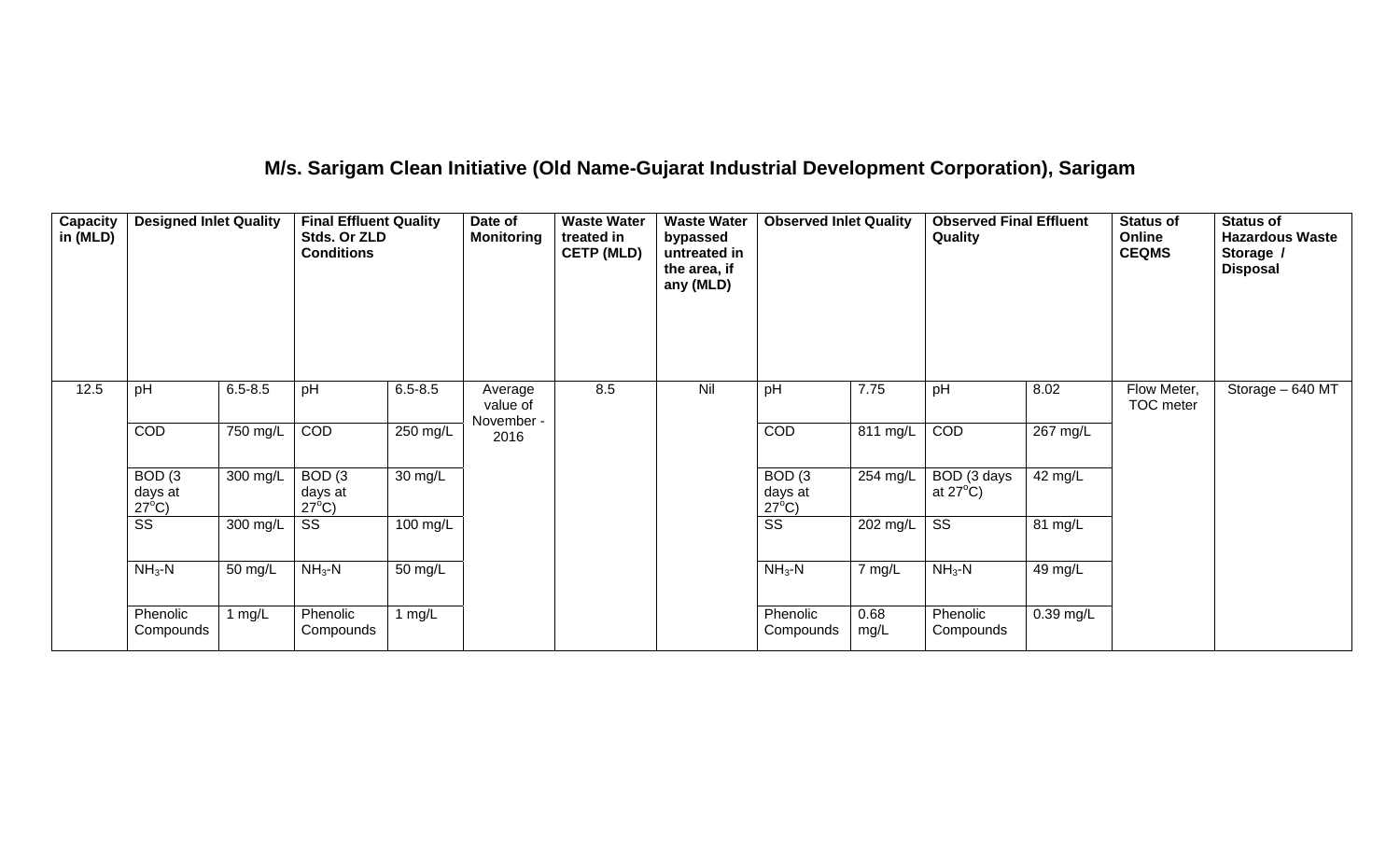### **M/s. Vapi Waste & Effluent Management Co. Ltd, Vapi**

| <b>Capacity</b><br>in (MLD) | <b>Designed Inlet Quality</b> |              | <b>Final Effluent Quality</b><br>Stds. Or ZLD<br><b>Conditions</b> |             | Date of<br><b>Monitoring</b> | <b>Waste Water</b><br>treated in<br><b>CETP (MLD)</b> | <b>Waste Water</b><br>bypassed<br>untreated in<br>the area, if<br>any (MLD) | <b>Observed Inlet Quality</b> |           | <b>Observed Final Effluent</b><br>Quality |             | <b>Status of</b><br>Online<br><b>CEQMS</b> | <b>Status of</b><br><b>Hazardous Waste</b><br>Storage /<br><b>Disposal</b> |
|-----------------------------|-------------------------------|--------------|--------------------------------------------------------------------|-------------|------------------------------|-------------------------------------------------------|-----------------------------------------------------------------------------|-------------------------------|-----------|-------------------------------------------|-------------|--------------------------------------------|----------------------------------------------------------------------------|
| 55                          | pH                            | $6.5 - 8.5$  | pH                                                                 | $6.5 - 8.5$ | Average<br>value of          | 55                                                    | Nil                                                                         | pH                            | 7.83      | pH                                        | 7.43        | pH, Flow<br>Meter, TOC &<br>DO Meter       | Storage - 10200<br>MT                                                      |
|                             | COD                           | 1000<br>mg/L | COD                                                                | 250 mg/L    | November -<br>2016           |                                                       |                                                                             | COD                           | 1149 mg/L | COD                                       | $304$ mg/L  |                                            |                                                                            |
|                             | <b>BOD</b>                    | 400 mg/L     | <b>BOD</b>                                                         | 30 mg/L     |                              |                                                       |                                                                             | <b>BOD</b>                    | 301 mg/L  | <b>BOD</b>                                | 44 mg/L     |                                            |                                                                            |
|                             | $\overline{\text{ss}}$        | 300 mg/L     | $\overline{\text{SS}}$                                             | 100 mg/L    |                              |                                                       |                                                                             | $\overline{\text{ss}}$        | 206 mg/L  | $\overline{\text{ss}}$                    | 73 mg/L     |                                            |                                                                            |
|                             | $NH3 - N$                     | 50 mg/L      | $NH3-N$                                                            | 50 mg/L     |                              |                                                       |                                                                             | $NH3-N$                       | 67 mg/L   | $NH3-N$                                   | 35 mg/L     |                                            |                                                                            |
|                             | Phenolic<br>Compounds         | 1 $mg/L$     | Phenolic<br>Compounds                                              | 1 $mg/L$    |                              |                                                       |                                                                             | Phenolic<br>Compounds         | 1.68 mg/L | Phenolic<br>Compounds                     | $0.28$ mg/L |                                            |                                                                            |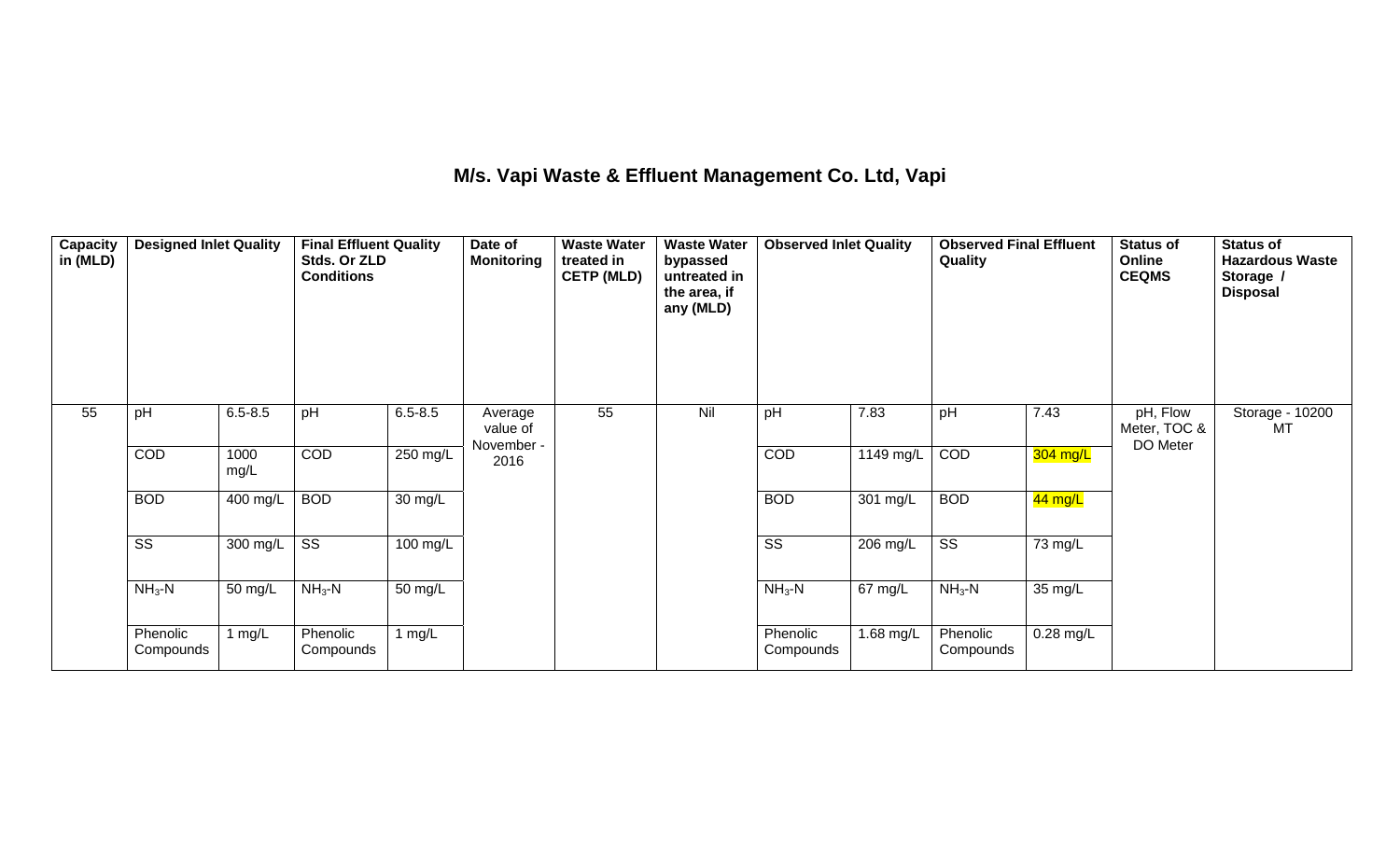## **M/s. Sachin Infra Environment Ltd., GIDC-Sachin, Surat**

| Capacity<br>in (MLD) | <b>Designed Inlet Quality</b> |                  | <b>Final Effluent Quality</b><br>Stds. Or ZLD<br><b>Conditions</b> |                   | Date of<br><b>Monitoring</b> | <b>Waste Water</b><br>treated in<br><b>CETP (MLD)</b> | <b>Waste Water</b><br>bypassed<br>untreated in<br>the area, if<br>any (MLD) | <b>Observed Inlet Quality</b> |                   | <b>Observed Final Effluent</b><br>Quality |             | <b>Status of</b><br>Online<br><b>CEQMS</b> | <b>Status of</b><br><b>Hazardous Waste</b><br>Storage /<br><b>Disposal</b> |
|----------------------|-------------------------------|------------------|--------------------------------------------------------------------|-------------------|------------------------------|-------------------------------------------------------|-----------------------------------------------------------------------------|-------------------------------|-------------------|-------------------------------------------|-------------|--------------------------------------------|----------------------------------------------------------------------------|
| 50                   | pH                            | Not<br>Furnished | pH                                                                 | $6.5 - 8.5$       | Average<br>value of          | 40                                                    | Nil                                                                         | pH                            | 67.03             | pH                                        | 7.48        | Flow Meter,<br><b>TOC</b>                  | Storage - 1000 MT<br>Disposal - 2030                                       |
|                      | COD                           | 1000<br>mg/L     | COD                                                                | 250 mg/L          | November -<br>2016           |                                                       |                                                                             | COD                           | $1781$ mg/L       | COD                                       | $277$ mg/L  |                                            | MT                                                                         |
|                      | <b>BOD</b>                    | 400 mg/L         | <b>BOD</b>                                                         | 30 mg/L           |                              |                                                       |                                                                             | <b>BOD</b>                    | 533 mg/L          | <b>BOD</b>                                | 44 mg/L     |                                            |                                                                            |
|                      | SS                            | 300 mg/L         | $\overline{\text{SS}}$                                             | 100 mg/L          |                              |                                                       |                                                                             | $\overline{\text{ss}}$        | 430 mg/L          | $\overline{\text{ss}}$                    | 26 mg/L     |                                            |                                                                            |
|                      | $NH3-N$                       | 50 mg/L          | $NH3-N$                                                            | 50 mg/L           |                              |                                                       |                                                                             | $NH3-N$                       | $12 \text{ mg/L}$ | $NH3-N$                                   | $9$ mg/L    |                                            |                                                                            |
|                      | Phenolic<br>Compounds         | 1 mg/L           | Phenolic<br>Compounds                                              | $01 \text{ mg/L}$ |                              |                                                       |                                                                             | Phenolic<br>Compounds         | $0.46$ mg/L       | Phenolic<br>Compounds                     | $0.12$ mg/L |                                            |                                                                            |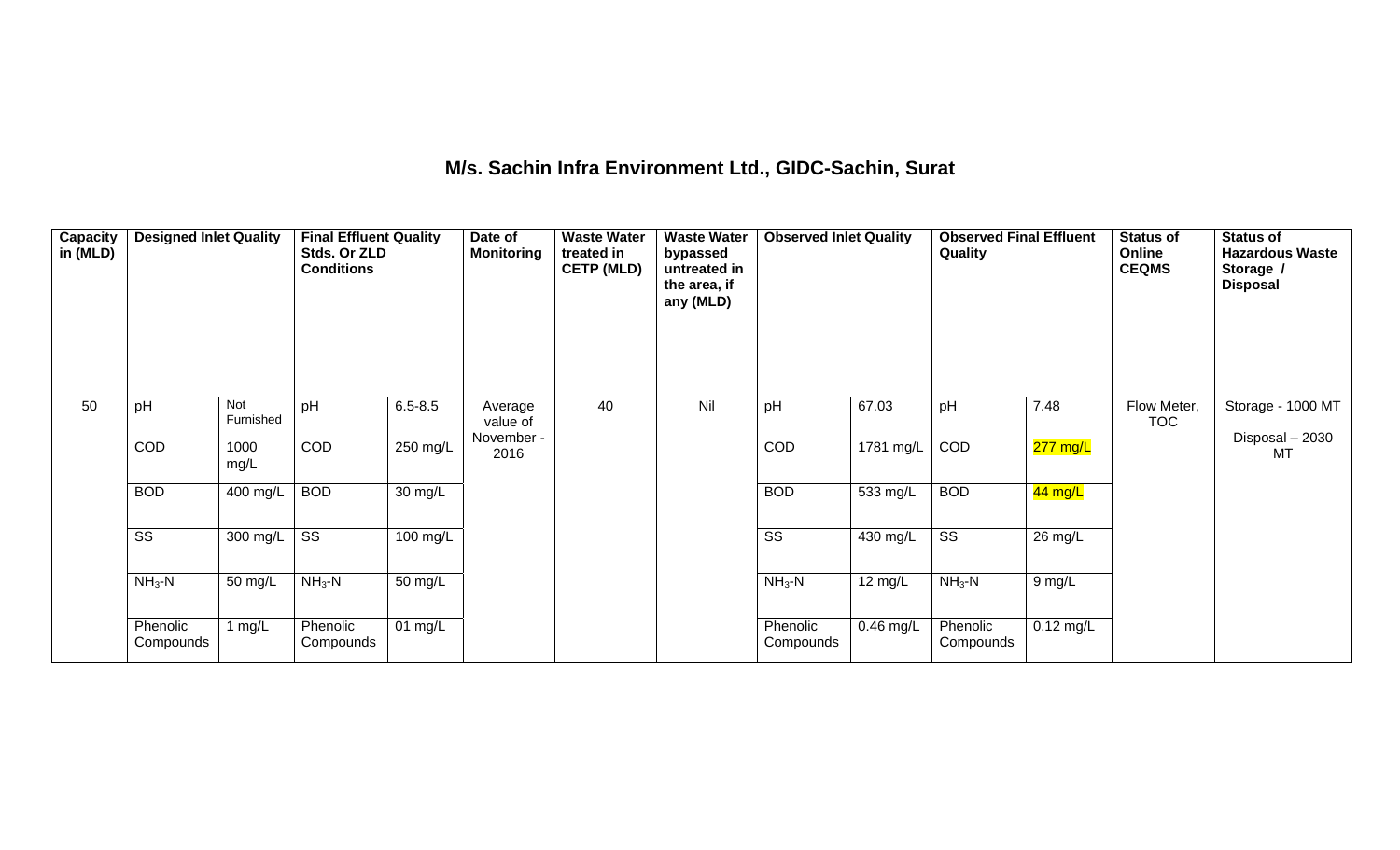### **M/s. Globe Enviro Care Ltd. [chemical units], GIDC-Sachin, Surat**

| Capacity<br>in (MLD) | <b>Designed Inlet Quality</b> |              | <b>Final Effluent Quality</b><br>Stds. Or ZLD<br><b>Conditions</b> |                    | Date of<br>Monitoring             | <b>Waste Water</b><br>treated in<br><b>CETP (MLD)</b> | <b>Waste Water</b><br>bypassed<br>untreated in<br>the area, if<br>any (MLD) | <b>Observed Inlet Quality</b> |             | <b>Observed Final Effluent</b><br>Quality |                   | <b>Status of</b><br>Online<br><b>CEQMS</b> | <b>Status of</b><br><b>Hazardous Waste</b><br>Storage /<br><b>Disposal</b> |
|----------------------|-------------------------------|--------------|--------------------------------------------------------------------|--------------------|-----------------------------------|-------------------------------------------------------|-----------------------------------------------------------------------------|-------------------------------|-------------|-------------------------------------------|-------------------|--------------------------------------------|----------------------------------------------------------------------------|
| 0.50                 | pH                            | 6.5 to 8.5   | pH                                                                 | 6.5 to 8.5         | Average<br>value of<br>November - | 0.35                                                  | Nil                                                                         | pH                            | 7.66        | pH                                        | 7.75              | Flow Meter,<br>TOC, pH,<br><b>TSS</b>      | Storage - 15 MT                                                            |
|                      | COD                           | 4000<br>mg/L | COD                                                                | 250 mg/L           | 2016                              |                                                       |                                                                             | COD                           | 1696 mg/L   | COD                                       | $176$ mg/L        |                                            | Disposal - 22 MT                                                           |
|                      | <b>BOD</b>                    | 1500<br>mg/L | <b>BOD</b>                                                         | 30 mg/L            |                                   |                                                       |                                                                             | <b>BOD</b>                    | 518 mg/L    | <b>BOD</b>                                | 38 mg/L           |                                            |                                                                            |
|                      | $\overline{\text{ss}}$        | 300 mg/L     | $\overline{\text{SS}}$                                             | $100 \text{ mg/L}$ |                                   |                                                       |                                                                             | $\overline{\text{ss}}$        | 316 mg/L    | $\overline{\text{ss}}$                    | 58 mg/L           |                                            |                                                                            |
|                      | $NH3-N$                       |              | $NH3-N$                                                            | 50 mg/L            |                                   |                                                       |                                                                             | $NH3-N$                       | 16 mg/L     | $NH3-N$                                   | $13 \text{ mg/L}$ |                                            |                                                                            |
|                      | Phenolic<br>Compounds         |              | Phenolic<br>Compounds                                              | 1 $mg/L$           |                                   |                                                       |                                                                             | Phenolic<br>Compounds         | $0.53$ mg/L | Phenolic<br>Compounds                     | <b>BDL</b>        |                                            |                                                                            |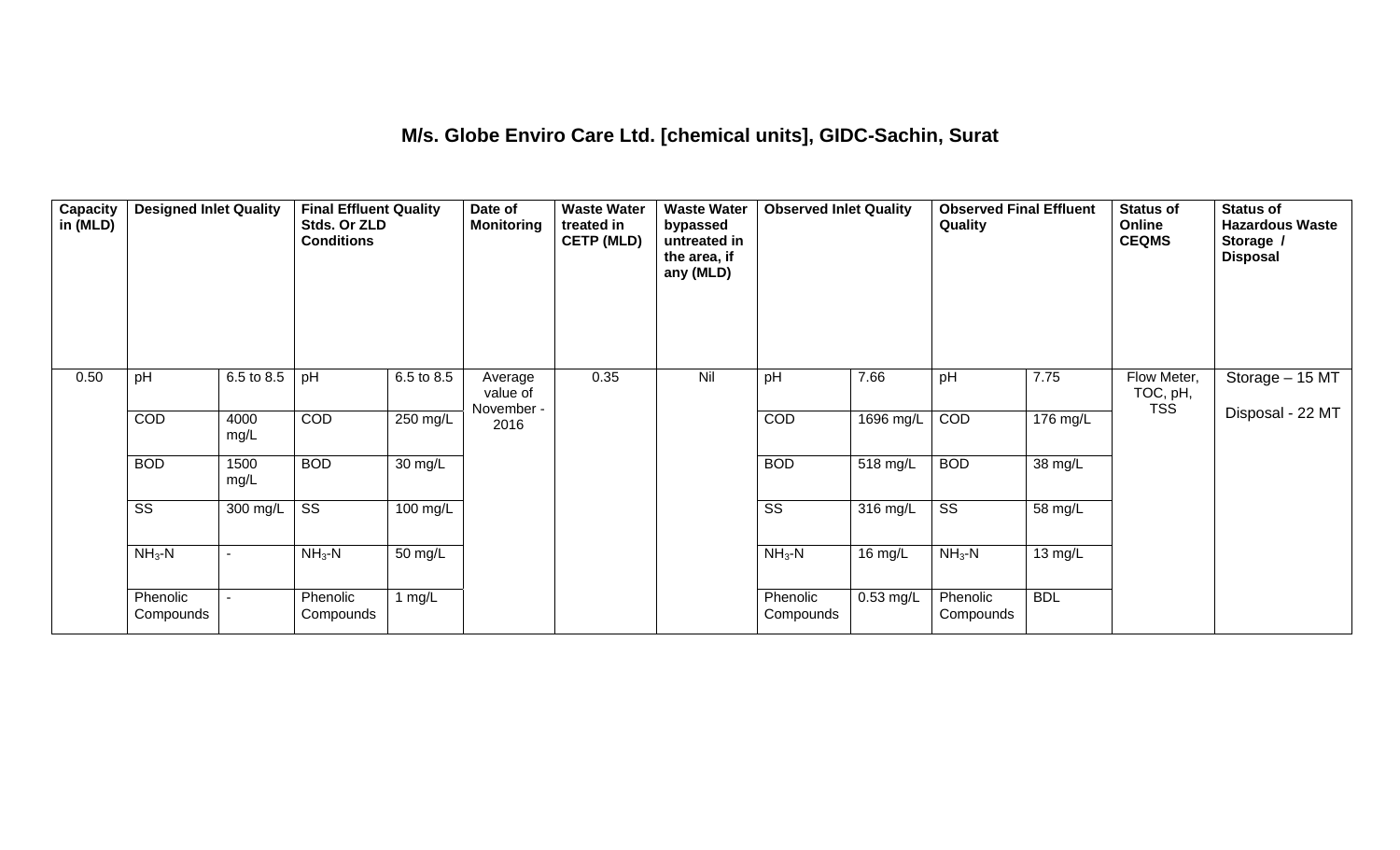## **M/s. Pandesara Infrastructure Ltd., GIDC-Pandesara, Surat**

| Capacity<br>in (MLD) | <b>Designed Inlet Quality</b> |              | <b>Final Effluent Quality</b><br>Stds. Or ZLD<br><b>Conditions</b> |             | Date of<br><b>Monitoring</b> | <b>Waste Water</b><br>treated in<br><b>CETP (MLD)</b> | <b>Waste Water</b><br>bypassed<br>untreated in<br>the area, if<br>any (MLD) | <b>Observed Inlet Quality</b> |           | <b>Observed Final Effluent</b><br>Quality |           | <b>Status of</b><br>Online<br><b>CEQMS</b> | <b>Status of</b><br><b>Hazardous Waste</b><br>Storage /<br><b>Disposal</b> |
|----------------------|-------------------------------|--------------|--------------------------------------------------------------------|-------------|------------------------------|-------------------------------------------------------|-----------------------------------------------------------------------------|-------------------------------|-----------|-------------------------------------------|-----------|--------------------------------------------|----------------------------------------------------------------------------|
| 100                  | pH                            | $6.5 - 8.5$  | pH                                                                 | $6.5 - 8.5$ | Average<br>value of          | 88                                                    | Nil                                                                         | pH                            | 6.70      | pH                                        | 7.30      | Flow Meter,<br><b>TOC</b>                  | Storage - 50 MT                                                            |
|                      | COD                           | 1000<br>mg/L | COD                                                                | $250$ mg/L  | November -<br>2016           |                                                       |                                                                             | COD                           | 1745 mg/L | COD                                       | 268 mg/L  |                                            | Disposal - 31 MT                                                           |
|                      | <b>BOD</b>                    | 400 mg/L     | <b>BOD</b>                                                         | 30 mg/L     |                              |                                                       |                                                                             | <b>BOD</b>                    | 548 mg/L  | <b>BOD</b>                                | 51 mg/L   |                                            |                                                                            |
|                      | $\overline{\text{SS}}$        | 300 mg/L     | $\overline{\text{SS}}$                                             | 100 mg/L    |                              |                                                       |                                                                             | $\overline{\text{SS}}$        | 198 mg/L  | $\overline{\text{ss}}$                    | 50 mg/L   |                                            |                                                                            |
|                      | $NH3-N$                       | 50 mg/L      | $NH3-N$                                                            | 50 mg/L     |                              |                                                       |                                                                             | $NH3-N$                       | 27 mg/L   | $NH3-N$                                   | 15 mg/L   |                                            |                                                                            |
|                      | Phenolic<br>Compounds         | 01 $mg/L$    | Phenolic<br>Compounds                                              | 01 $mg/L$   |                              |                                                       |                                                                             | Phenolic<br>Compounds         | 0.90 mg/L | Phenolic<br>Compounds                     | 0.33 mg/L |                                            |                                                                            |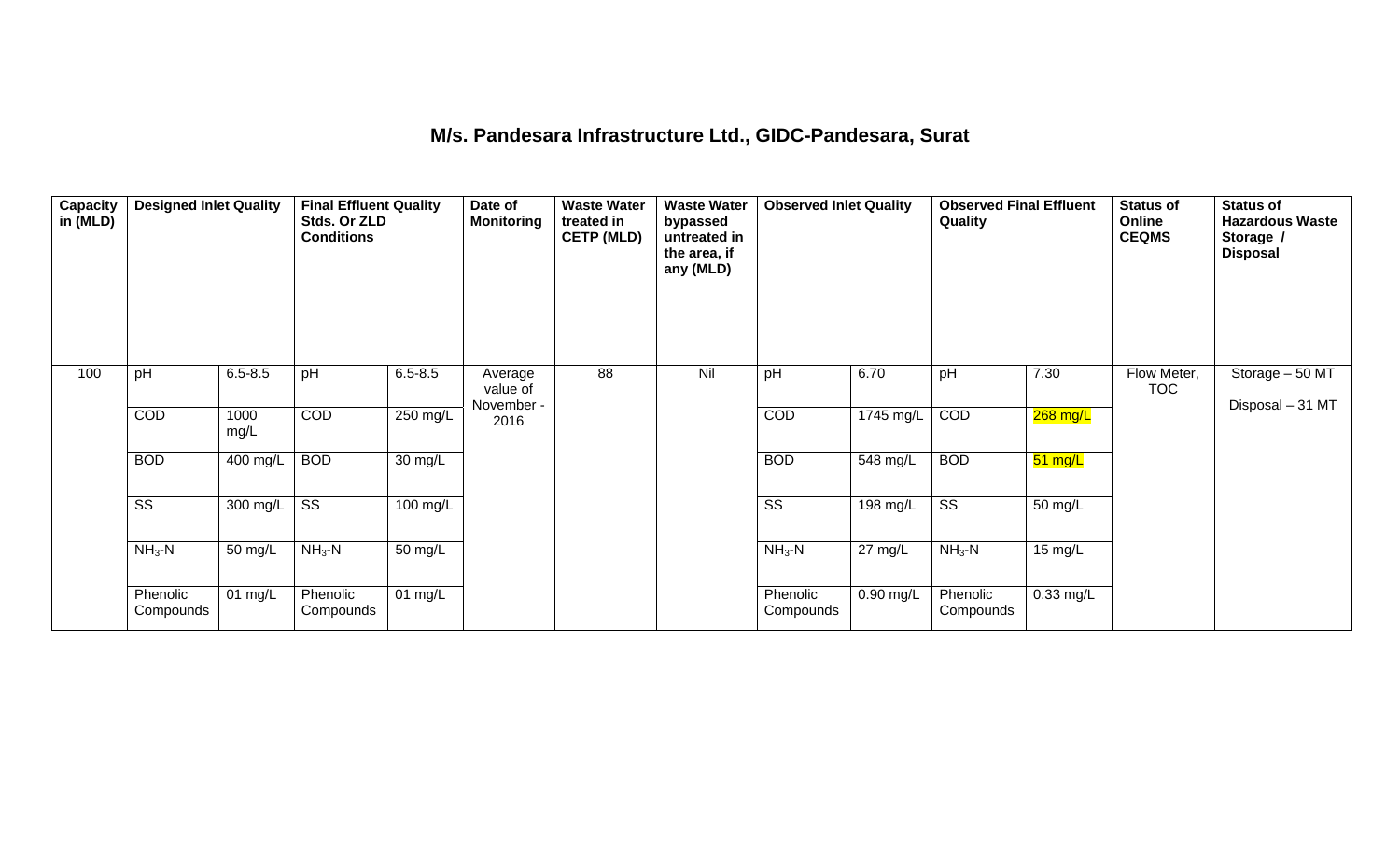### **M/s. Palsana Enviro Protection Ltd., (PEPL), Kadodara, Surat**

| Capacity<br>in (MLD) | <b>Designed Inlet Quality</b> |              | <b>Final Effluent Quality</b><br>Stds. Or ZLD<br><b>Conditions</b> |                    | Date of<br><b>Monitoring</b>      | <b>Waste Water</b><br>treated in<br><b>CETP (MLD)</b> | <b>Waste Water</b><br>bypassed<br>untreated in<br>the area, if<br>any (MLD) | <b>Observed Inlet Quality</b> |                       | <b>Observed Final Effluent</b><br>Quality |                          | <b>Status of</b><br>Online<br><b>CEQMS</b> | <b>Status of</b><br><b>Hazardous Waste</b><br>Storage /<br><b>Disposal</b> |
|----------------------|-------------------------------|--------------|--------------------------------------------------------------------|--------------------|-----------------------------------|-------------------------------------------------------|-----------------------------------------------------------------------------|-------------------------------|-----------------------|-------------------------------------------|--------------------------|--------------------------------------------|----------------------------------------------------------------------------|
| 100                  | pH                            | 6.5 to 8.5   | pH                                                                 | 6.5 to 8.5         | Average<br>value of<br>November - | 95                                                    | Nil                                                                         | pH                            | 7.35                  | pH                                        | 7.68                     | pH, Flow<br>Meter, TOC                     | Disposal - 171<br>MT                                                       |
|                      | COD                           | 1000<br>mg/L | COD                                                                | 250 mg/L           | 2016                              |                                                       |                                                                             | COD                           | 865 mg/L              | COD                                       | 205 mg/L                 |                                            |                                                                            |
|                      | <b>BOD</b>                    | 400 mg/L     | <b>BOD</b>                                                         | 30 mg/L            |                                   |                                                       |                                                                             | <b>BOD</b>                    | $265 \text{ mg/L}$    | <b>BOD</b>                                | 47 mg/L                  |                                            |                                                                            |
|                      | $\overline{\text{SS}}$        | 300 mg/L     | $\overline{\text{ss}}$                                             | $100 \text{ mg/L}$ |                                   |                                                       |                                                                             | $\overline{\text{SS}}$        | $\overline{226}$ mg/L | $\overline{\text{ss}}$                    | 45 mg/L                  |                                            |                                                                            |
|                      | $NH3-N$                       |              | $NH3 - N$                                                          | 50 mg/L            |                                   |                                                       |                                                                             | $NH3-N$                       | $\blacksquare$        | $NH3$ -N                                  | $\overline{\phantom{a}}$ |                                            |                                                                            |
|                      | Phenolic<br>Compounds         |              | Phenolic<br>Compounds                                              | 1 $mg/L$           |                                   |                                                       |                                                                             | Phenolic<br>Compounds         | 0.62 mg/L             | Phenolic<br>Compounds                     | $0.16$ mg/L              |                                            |                                                                            |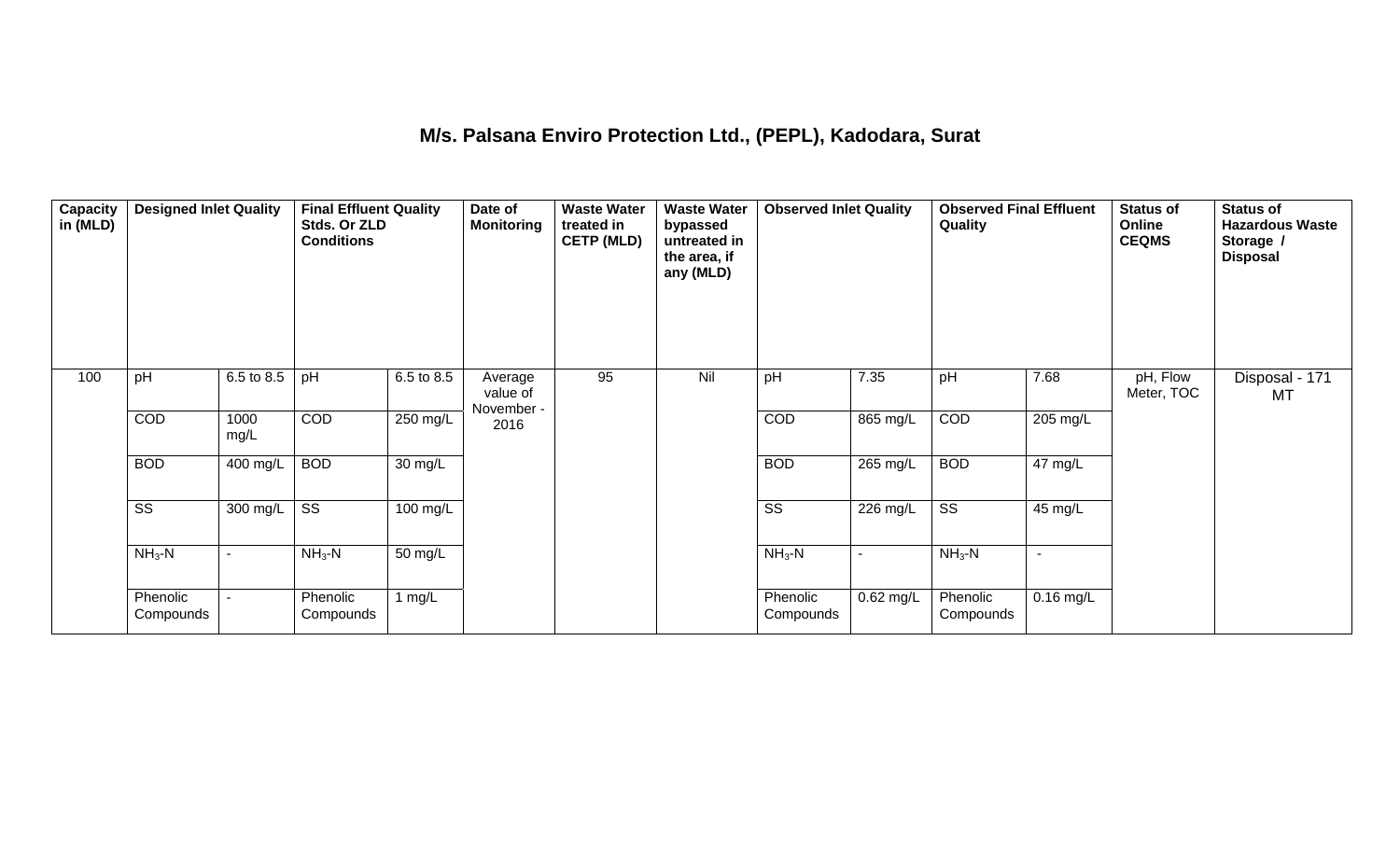### **M/s. New Palsana Industrial Co. Op. Society Ltd., Palsana, Surat**

| Capacity<br>in (MLD) | <b>Designed Inlet Quality</b> |              | <b>Final Effluent Quality</b><br>Stds. Or ZLD<br><b>Conditions</b> |                       | Date of<br><b>Monitoring</b>      | <b>Waste Water</b><br>treated in<br><b>CETP (MLD)</b> | <b>Waste Water</b><br>bypassed<br>untreated in<br>the area, if<br>any (MLD) | <b>Observed Inlet Quality</b> |                    | <b>Observed Final Effluent</b><br>Quality |             | <b>Status of</b><br>Online<br><b>CEQMS</b> | <b>Status of</b><br><b>Hazardous Waste</b><br>Storage /<br><b>Disposal</b> |
|----------------------|-------------------------------|--------------|--------------------------------------------------------------------|-----------------------|-----------------------------------|-------------------------------------------------------|-----------------------------------------------------------------------------|-------------------------------|--------------------|-------------------------------------------|-------------|--------------------------------------------|----------------------------------------------------------------------------|
| 45                   | pH                            | $6.5 - 8.5$  | pH                                                                 | $6.5 - 8.5$           | Average<br>value of<br>November - | 22                                                    | Nil                                                                         | pH                            | 8.10               | pH                                        | 7.79        | pH, Flow<br>meter, MLSS<br>meter, DO       | Storage - 700 MT<br>Disposal - 574 MT                                      |
|                      | COD                           | 1000<br>mg/L | COD                                                                | 100 mg/L              | 2016                              |                                                       |                                                                             | COD                           | 930 mg/L           | COD                                       | $175$ mg/L  | meter                                      |                                                                            |
|                      | <b>BOD</b>                    | 400 mg/L     | <b>BOD</b>                                                         | $\overline{30}$ mg/L  |                                   |                                                       |                                                                             | <b>BOD</b>                    | 308 mg/L           | <b>BOD</b>                                | 35 mg/L     |                                            |                                                                            |
|                      | $\overline{\text{SS}}$        | 300 mg/L     | $\overline{\text{SS}}$                                             | $\overline{<}60$ mg/L |                                   |                                                       |                                                                             | $\overline{\text{SS}}$        | $252 \text{ mg/L}$ | $\overline{\text{SS}}$                    | 50 mg/L     |                                            |                                                                            |
|                      | $NH3-N$                       | 50 mg/L      | $NH3-N$                                                            | 50 mg/L               |                                   |                                                       |                                                                             | $NH3-N$                       | $9$ mg/L           | $NH3-N$                                   | 5 mg/L      |                                            |                                                                            |
|                      | Phenolic<br>Compounds         | 1 $mg/L$     | Phenolic<br>Compounds                                              | 1 $mg/L$              |                                   |                                                       |                                                                             | Phenolic<br>Compounds         | $0.41$ mg/L        | Phenolic<br>Compounds                     | $0.08$ mg/L |                                            |                                                                            |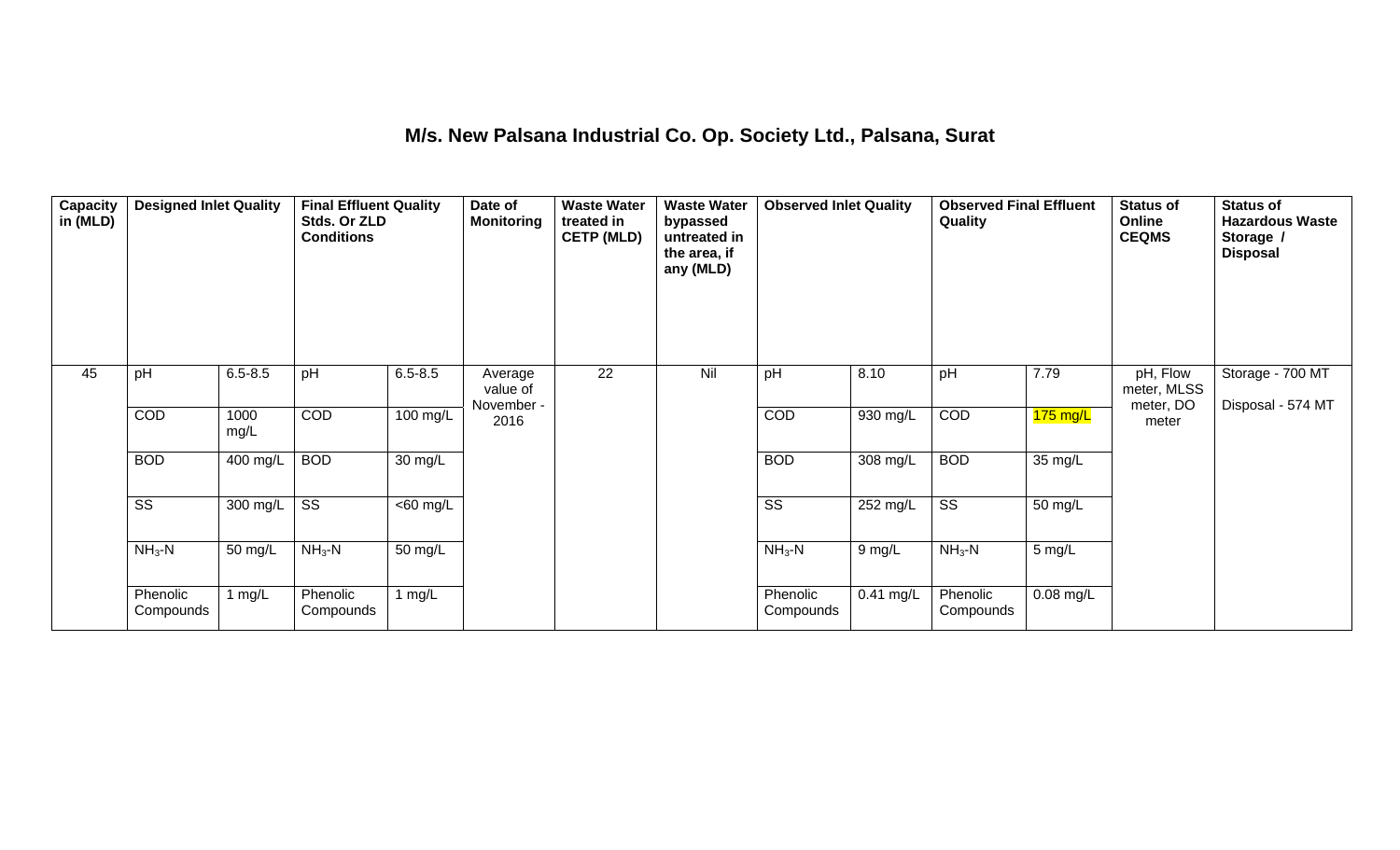### **M/s. Gujarat Eco Textile Park Pvt Ltd,Palsana, Surat**

| Capacity<br>in (MLD) | <b>Designed Inlet Quality</b> |                  | <b>Final Effluent Quality</b><br>Stds. Or ZLD<br><b>Conditions</b> |            | Date of<br><b>Monitoring</b>      | <b>Waste Water</b><br>treated in<br><b>CETP (MLD)</b> | <b>Waste Water</b><br>bypassed<br>untreated in<br>the area, if<br>any (MLD) | <b>Observed Inlet Quality</b> |             | <b>Observed Final Effluent</b><br>Quality |             | <b>Status of</b><br>Online<br><b>CEQMS</b> | <b>Status of</b><br><b>Hazardous Waste</b><br>Storage /<br><b>Disposal</b> |
|----------------------|-------------------------------|------------------|--------------------------------------------------------------------|------------|-----------------------------------|-------------------------------------------------------|-----------------------------------------------------------------------------|-------------------------------|-------------|-------------------------------------------|-------------|--------------------------------------------|----------------------------------------------------------------------------|
| 60                   | pH                            | Not<br>Furnished | pH                                                                 | 6.5 to 8.5 | Average<br>value of<br>November - | 35                                                    | Nil                                                                         | pH                            | 7.46        | pH                                        | 8.25        | pH, Flow<br>Meter, COD<br>Meter            | Storage - 300 MT                                                           |
|                      | COD                           |                  | COD                                                                | 100 mg/L   | 2016                              |                                                       |                                                                             | COD                           | 1110 mg/L   | COD                                       | $230$ mg/L  | including<br><b>TOC</b>                    |                                                                            |
|                      | <b>BOD</b>                    |                  | <b>BOD</b>                                                         | 30 mg/L    |                                   |                                                       |                                                                             | <b>BOD</b>                    | 340 mg/L    | <b>BOD</b>                                | $50$ mg/L   |                                            |                                                                            |
|                      | $\overline{\text{SS}}$        |                  | $\overline{\text{SS}}$                                             | $60$ mg/L  |                                   |                                                       |                                                                             | $\overline{\text{SS}}$        | 204 mg/L    | $\overline{\text{ss}}$                    | 54 mg/L     |                                            |                                                                            |
|                      | $NH3-N$                       |                  | $NH3-N$                                                            | 50 mg/L    |                                   |                                                       |                                                                             | $NH3-N$                       | 6 mg/L      | $NH3-N$                                   | 4 mg/L      |                                            |                                                                            |
|                      | Phenolic<br>Compounds         |                  | Phenolic<br>Compounds                                              | 1 mg/L     |                                   |                                                       |                                                                             | Phenolic<br>Compounds         | $0.75$ mg/L | Phenolic<br>Compounds                     | $0.12$ mg/L |                                            |                                                                            |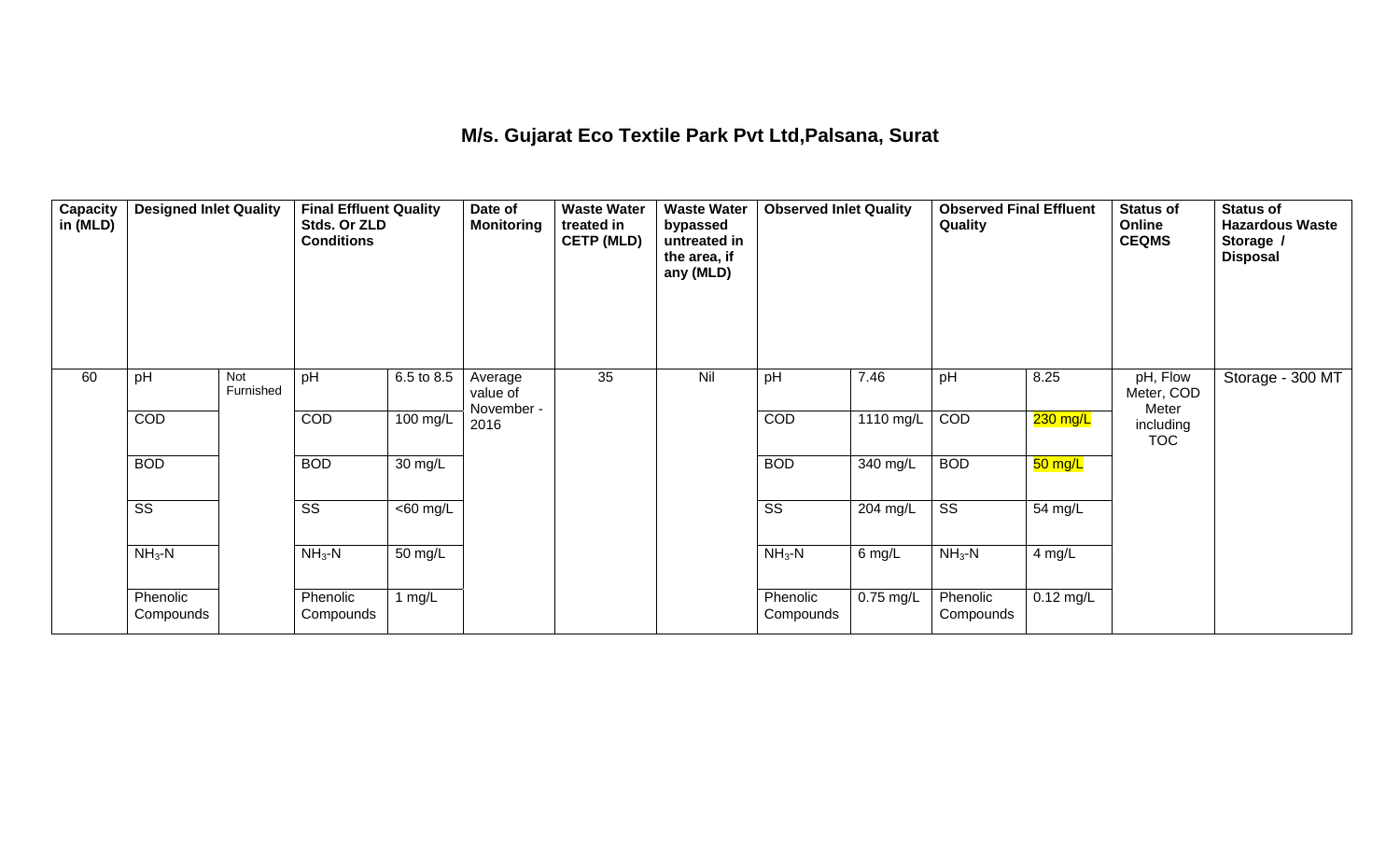#### **M/s. Fairdeal Textile Parks Pvt. Ltd, Kosamaba, Surat**

| Capacity<br>in (MLD) | <b>Designed Inlet Quality</b> |                  | <b>Final Effluent Quality</b><br>Stds. Or ZLD<br><b>Conditions</b> |             | Date of<br>Monitoring             | <b>Waste Water</b><br>treated in<br><b>CETP (MLD)</b> | <b>Waste Water</b><br>bypassed<br>untreated in<br>the area, if<br>any (MLD) | <b>Observed Inlet Quality</b> |             | <b>Observed Final Effluent</b><br>Quality |             | <b>Status of</b><br>Online<br><b>CEQMS</b> | <b>Status of</b><br><b>Hazardous Waste</b><br>Storage /<br><b>Disposal</b> |
|----------------------|-------------------------------|------------------|--------------------------------------------------------------------|-------------|-----------------------------------|-------------------------------------------------------|-----------------------------------------------------------------------------|-------------------------------|-------------|-------------------------------------------|-------------|--------------------------------------------|----------------------------------------------------------------------------|
| 2.25                 | pH                            | Not<br>Furnished | pH                                                                 | 6.5 to 8.5  | Average<br>value of<br>November - | 1.00                                                  | Nil                                                                         | pH                            | 6.99        | pH                                        | 7.86        | pH, Flow<br>Meter, COD<br>Meter            | Storage - 2 MT                                                             |
|                      | COD                           |                  | COD                                                                | 100 mg/L    | 2016                              |                                                       |                                                                             | COD                           | 1118 mg/L   | COD                                       | $462$ mg/L  | including<br><b>TOC</b>                    |                                                                            |
|                      | <b>BOD</b>                    |                  | <b>BOD</b>                                                         | 30 mg/L     |                                   |                                                       |                                                                             | <b>BOD</b>                    | 335 mg/L    | <b>BOD</b>                                | 87 mg/L     |                                            |                                                                            |
|                      | $\overline{\text{ss}}$        |                  | $\overline{\text{ss}}$                                             | $<$ 60 mg/L |                                   |                                                       |                                                                             | $\overline{\text{ss}}$        | 38 mg/L     | $\overline{\text{ss}}$                    | 26 mg/L     |                                            |                                                                            |
|                      | $NH3-N$                       |                  | $NH3-N$                                                            | 50 mg/L     |                                   |                                                       |                                                                             | $NH3-N$                       | $\sim$      | $NH3-N$                                   | $\sim$      |                                            |                                                                            |
|                      | Phenolic<br>Compounds         |                  | Phenolic<br>Compounds                                              | 1 $mg/L$    |                                   |                                                       |                                                                             | Phenolic<br>Compounds         | $0.62$ mg/L | Phenolic<br>Compounds                     | $0.21$ mg/L |                                            |                                                                            |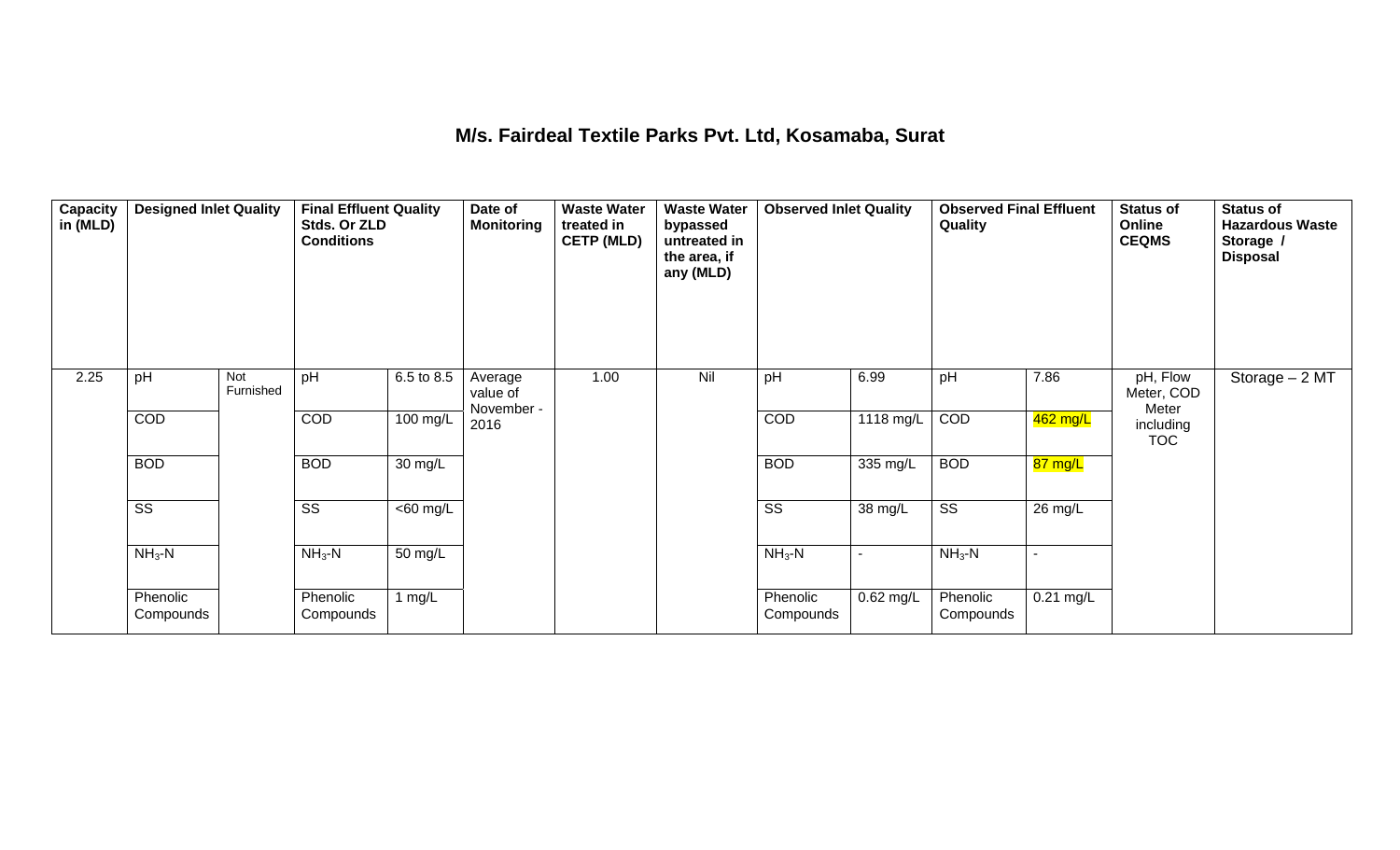# **M/s. Panoli Enviro Technology Ltd., GIDC-Panoil, Bharuch**

| <b>Capacity</b><br>in (MLD) | <b>Designed Inlet Quality</b> |                  | <b>Final Effluent Quality</b><br>Stds. Or ZLD<br><b>Conditions</b> |             | Date of<br><b>Monitoring</b> | <b>Waste Water</b><br>treated in<br><b>CETP (MLD)</b> | <b>Waste Water</b><br>bypassed<br>untreated in<br>the area, if<br>any (MLD) | <b>Observed Inlet Quality</b> |                       | <b>Observed Final Effluent</b><br>Quality |             | <b>Status of</b><br>Online<br><b>CEQMS</b> | <b>Status of</b><br><b>Hazardous Waste</b><br>Storage /<br><b>Disposal</b> |
|-----------------------------|-------------------------------|------------------|--------------------------------------------------------------------|-------------|------------------------------|-------------------------------------------------------|-----------------------------------------------------------------------------|-------------------------------|-----------------------|-------------------------------------------|-------------|--------------------------------------------|----------------------------------------------------------------------------|
| 1.00                        | pH                            | Not<br>Furnished | pH                                                                 | $5.5 - 8.5$ | Average<br>value of          | 0.35                                                  | Nil                                                                         | pH                            | 7.7                   | pH                                        | 761         | pH, Flow<br>Meter, TOC                     | $\overline{\phantom{a}}$                                                   |
|                             | COD                           |                  | <b>COD</b>                                                         | 100 mg/L    | November -<br>2016           |                                                       |                                                                             | COD                           | $3116$ mg/L           | COD                                       | 636 mg/L    |                                            |                                                                            |
|                             | <b>BOD</b>                    |                  | <b>BOD</b>                                                         | 30 mg/L     |                              |                                                       |                                                                             | <b>BOD</b>                    | $\overline{929}$ mg/L | <b>BOD</b>                                | $144$ mg/L  |                                            |                                                                            |
|                             | $\overline{\text{SS}}$        |                  | $\overline{\text{SS}}$                                             | 100 mg/L    |                              |                                                       |                                                                             | $\overline{\text{SS}}$        | 706 mg/L              | $\overline{\text{SS}}$                    | 79 mg/L     |                                            |                                                                            |
|                             | $NH3-N$                       |                  | $NH3$ -N                                                           | 50 mg/L     |                              |                                                       |                                                                             | $NH3-N$                       | 60 mg/L               | $NH3 - N$                                 | 43 mg/L     |                                            |                                                                            |
|                             | Phenolic<br>Compounds         |                  | Phenolic<br>Compounds                                              | 1 $mg/L$    |                              |                                                       |                                                                             | Phenolic<br>Compounds         | 2.68 mg/L             | Phenolic<br>Compounds                     | $0.73$ mg/L |                                            |                                                                            |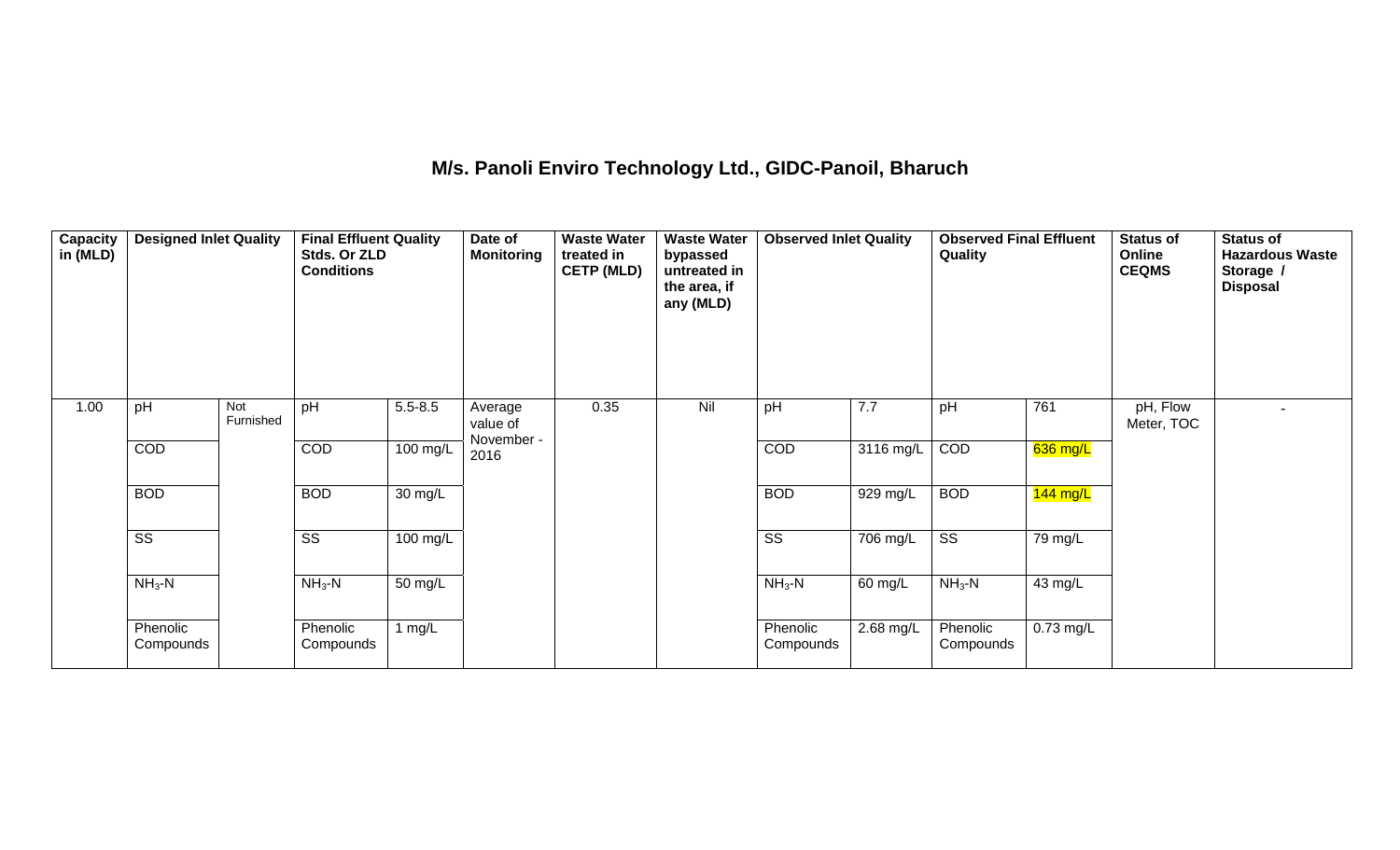#### **M/s. Enviro Technology Ltd., GIDC-Ankleshwar, Bharuch**

| Capacity<br>in (MLD) | <b>Designed Inlet Quality</b>        |                  | <b>Final Effluent Quality</b><br>Stds. Or ZLD<br><b>Conditions</b> |                   | Date of<br><b>Monitoring</b>      | <b>Waste Water</b><br>treated in<br><b>CETP (MLD)</b> | <b>Waste Water</b><br>bypassed<br>untreated in<br>the area, if<br>any (MLD) | <b>Observed Inlet Quality</b>        |           | <b>Observed Final Effluent</b><br>Quality |            | <b>Status of</b><br>Online<br><b>CEQMS</b> | <b>Status of</b><br><b>Hazardous Waste</b><br>Storage /<br><b>Disposal</b> |
|----------------------|--------------------------------------|------------------|--------------------------------------------------------------------|-------------------|-----------------------------------|-------------------------------------------------------|-----------------------------------------------------------------------------|--------------------------------------|-----------|-------------------------------------------|------------|--------------------------------------------|----------------------------------------------------------------------------|
| 1.80                 | pH                                   | Not<br>Furnished | pH                                                                 | $5.5 - 8.5$       | Average<br>value of<br>November - | 1.10                                                  | Nil                                                                         | pH                                   | 1.43      | pH                                        | 6.87       |                                            | Storage - Nil                                                              |
|                      | COD                                  |                  | COD                                                                | 100 mg/L          | 2016                              |                                                       |                                                                             | COD                                  | 4774 mg/L | COD                                       | 832 mg/L   |                                            |                                                                            |
|                      | BOD(3)<br>days at<br>$27^{\circ}$ C) |                  | BOD <sub>(3</sub><br>days at<br>$27^{\circ}$ C)                    | $30 \text{ mg/L}$ |                                   |                                                       |                                                                             | BOD(3)<br>days at<br>$27^{\circ}$ C) | 1482 mg/L | BOD(3)<br>days at<br>$27^{\circ}$ C)      | $173$ mg/L |                                            |                                                                            |
|                      | $\overline{\text{ss}}$               |                  | $\overline{\text{SS}}$                                             | 100 mg/L          |                                   |                                                       |                                                                             | $\overline{\text{ss}}$               | 592 mg/L  | $\overline{\text{SS}}$                    | 85 mg/L    |                                            |                                                                            |
|                      | $NH3-N$                              |                  | $NH3-N$                                                            | 50 mg/L           |                                   |                                                       |                                                                             | $NH3-N$                              | 49 mg/L   | $NH3-N$                                   | 19 mg/L    |                                            |                                                                            |
|                      | Phenolic<br>Compounds                |                  | Phenolic<br>Compounds                                              | 1 mg/L            |                                   |                                                       |                                                                             | Phenolic<br>Compounds                | 7.4 mg/L  | Phenolic<br>Compounds                     | 0.97 mg/L  |                                            |                                                                            |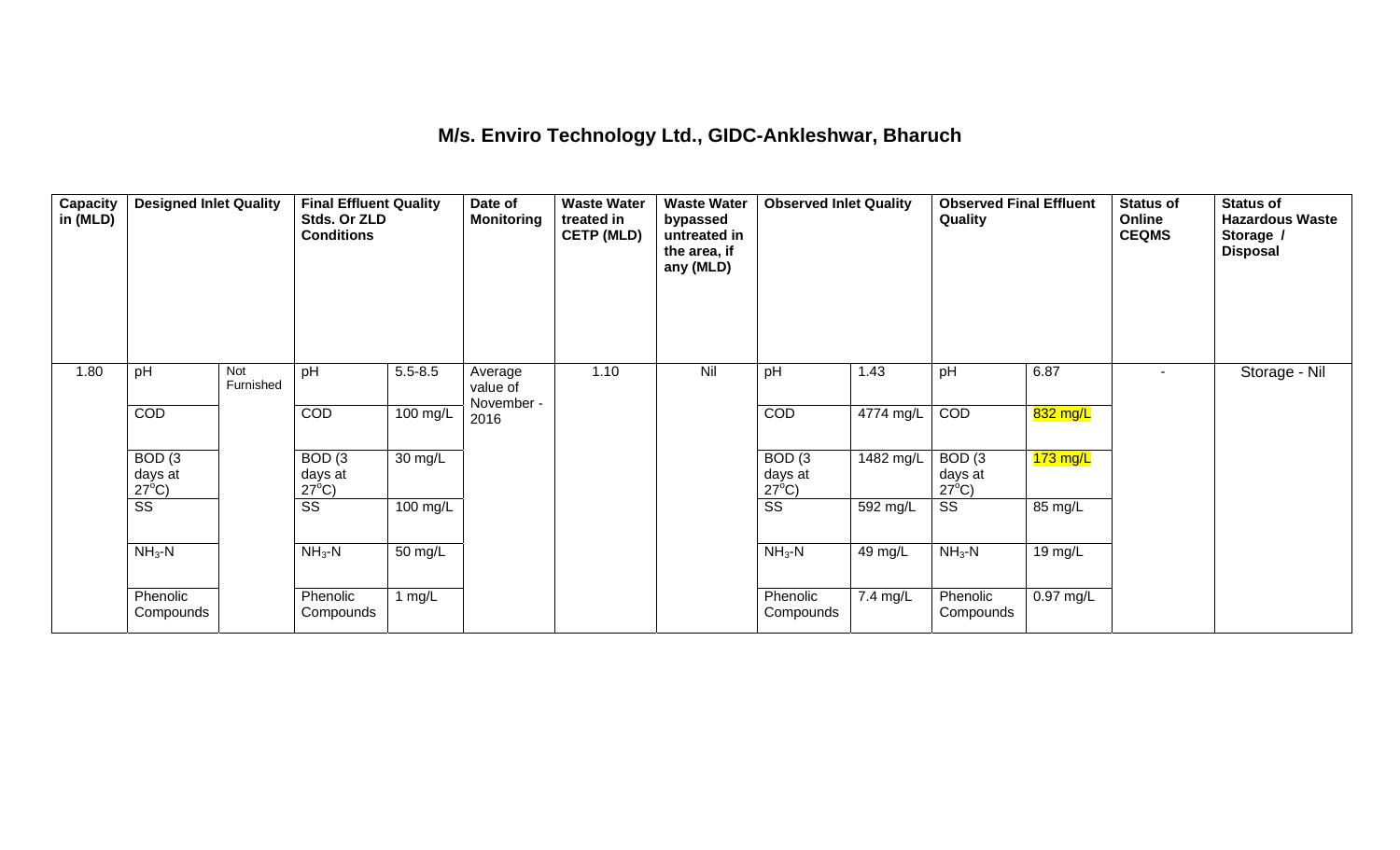### **M/s. Narmada Clean Tech Ltd., (Bharuch Eco-Aqua Infrastructure Ltd.,)(BEAIL), Ankleshwar**

| Capacity<br>in (MLD) | <b>Designed Inlet Quality</b> |                  | <b>Final Effluent Quality</b><br>Stds. Or ZLD<br><b>Conditions</b> |                      | Date of<br><b>Monitoring</b>      | <b>Waste Water</b><br>treated in<br><b>CETP (MLD)</b> | <b>Waste Water</b><br>bypassed<br>untreated in<br>the area, if<br>any (MLD) | <b>Observed Inlet Quality</b> |                    | <b>Observed Final Effluent</b><br>Quality |             | <b>Status of</b><br>Online<br><b>CEQMS</b> | <b>Status of</b><br><b>Hazardous Waste</b><br>Storage /<br><b>Disposal</b> |
|----------------------|-------------------------------|------------------|--------------------------------------------------------------------|----------------------|-----------------------------------|-------------------------------------------------------|-----------------------------------------------------------------------------|-------------------------------|--------------------|-------------------------------------------|-------------|--------------------------------------------|----------------------------------------------------------------------------|
| 60                   | pH                            | Not<br>Furnished | pH                                                                 | $6-9$                | Average<br>value of<br>November - | 40                                                    | Nil                                                                         | pH                            | 7.87               | pH                                        | 7.25        | pH, Flow<br>Meter, TOC                     | Storage $-200$ MT                                                          |
|                      | COD                           |                  | COD                                                                | 500 mg/L             | 2016                              |                                                       |                                                                             | COD                           | 1375 mg/L          | COD                                       | 697 mg/L    |                                            |                                                                            |
|                      | <b>BOD</b>                    |                  | <b>BOD</b>                                                         | 100 mg/L             |                                   |                                                       |                                                                             | <b>BOD</b>                    | 413 mg/L           | <b>BOD</b>                                | 64 mg/L     |                                            |                                                                            |
|                      | $\overline{\text{ss}}$        |                  | $\overline{\text{ss}}$                                             | 100 mg/L             |                                   |                                                       |                                                                             | $\overline{\text{ss}}$        | 136 mg/L           | $\overline{\text{ss}}$                    | 82 mg/L     |                                            |                                                                            |
|                      | $NH3-N$                       |                  | $NH3$ -N                                                           | $\overline{50}$ mg/L |                                   |                                                       |                                                                             | $NH3-N$                       | $130 \text{ mg/L}$ | $NH3-N$                                   | $156$ mg/L  |                                            |                                                                            |
|                      | Phenolic<br>Compounds         |                  | Phenolic<br>Compounds                                              | 5 mg/L               |                                   |                                                       |                                                                             | Phenolic<br>Compounds         | 1.58 mg/L          | Phenolic<br>Compounds                     | $0.72$ mg/L |                                            |                                                                            |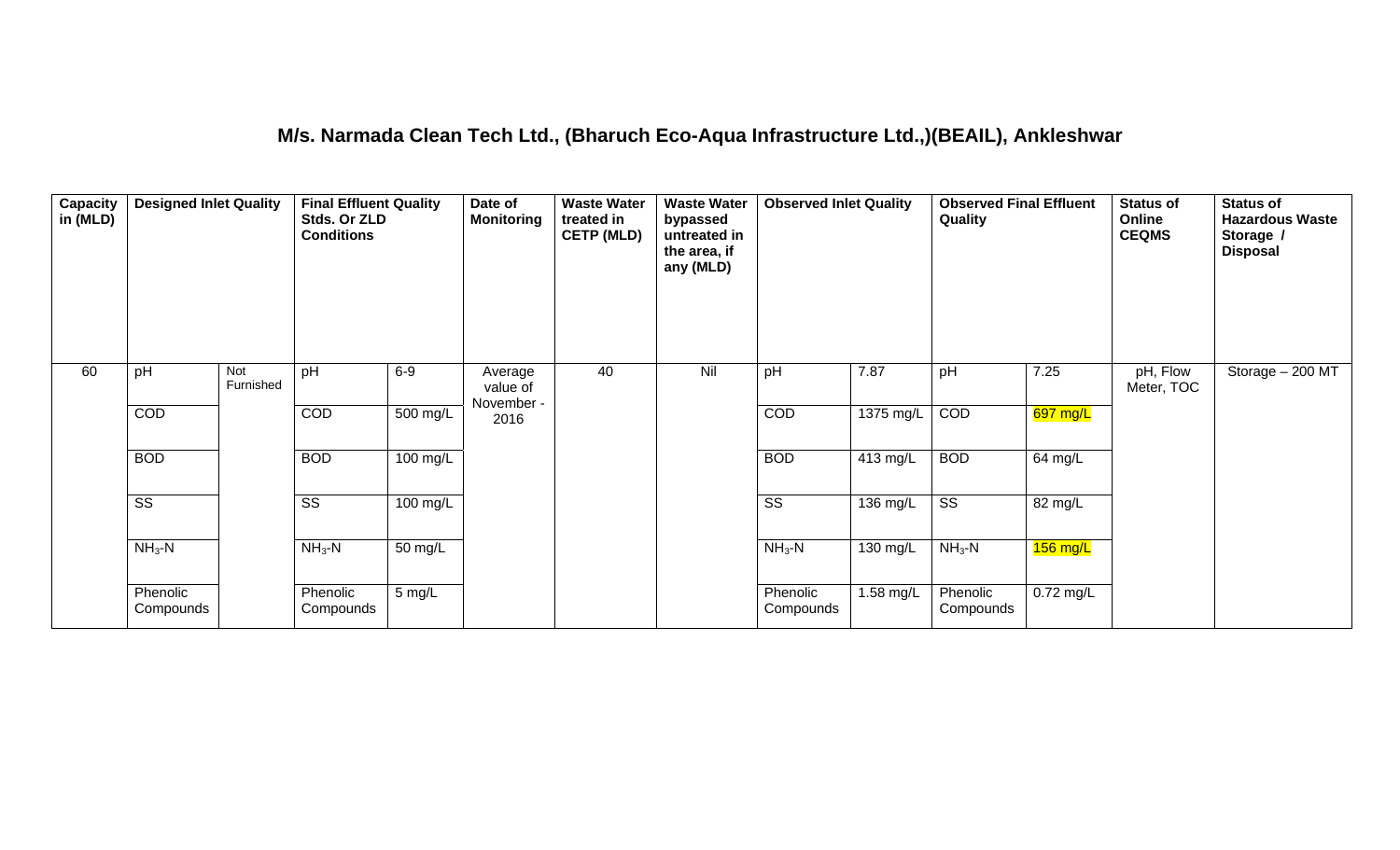## **M/s. Nandesari Industrial Association (CETP), GIDC-Nandesari, Vadodara**

| <b>Capacity</b><br>in (MLD) | <b>Designed Inlet Quality</b> |                  | <b>Final Effluent Quality</b><br>Stds. Or ZLD<br><b>Conditions</b> |                    | Date of<br><b>Monitoring</b>      | <b>Waste Water</b><br>treated in<br><b>CETP (MLD)</b> | <b>Waste Water</b><br>bypassed<br>untreated in<br>the area, if<br>any (MLD) | <b>Observed Inlet Quality</b> |             | <b>Observed Final Effluent</b><br>Quality |                       | Status of<br>Online<br><b>CEQMS</b> | <b>Status of</b><br><b>Hazardous Waste</b><br>Storage /<br><b>Disposal</b> |
|-----------------------------|-------------------------------|------------------|--------------------------------------------------------------------|--------------------|-----------------------------------|-------------------------------------------------------|-----------------------------------------------------------------------------|-------------------------------|-------------|-------------------------------------------|-----------------------|-------------------------------------|----------------------------------------------------------------------------|
| 6.80                        | pH                            | 5 to 9           | pH                                                                 | 6.5 to 8.5         | Average<br>value of<br>November - | 4.80                                                  | Nil                                                                         | pH                            | 7.54        | pH                                        | 7.30                  | Flow Meter,<br><b>COD</b>           |                                                                            |
|                             | COD                           | 2000<br>mg/L     | COD                                                                | $250$ mg/L         | 2016                              |                                                       |                                                                             | COD                           | 1435 mg/L   | COD                                       | $\overline{133}$ mg/L |                                     |                                                                            |
|                             | <b>BOD</b>                    | 500 mg/L         | <b>BOD</b>                                                         | 100 mg/L           |                                   |                                                       |                                                                             | <b>BOD</b>                    | 760 mg/L    | <b>BOD</b>                                | 38 mg/L               |                                     |                                                                            |
|                             | $\overline{\text{ss}}$        | 600 mg/L         | $\overline{\text{ss}}$                                             | $100 \text{ mg/L}$ |                                   |                                                       |                                                                             | $\overline{\text{ss}}$        | 790 mg/L    | $\overline{\text{ss}}$                    | $136$ mg/L            |                                     |                                                                            |
|                             | $NH3-N$                       | 50 mg/L          | $NH3-N$                                                            | 50 mg/L            |                                   |                                                       |                                                                             | $NH3-N$                       | 11 $mg/L$   | $NH3-N$                                   | 1 $mg/L$              |                                     |                                                                            |
|                             | Phenolic<br>Compounds         | $5 \text{ mg/L}$ | Phenolic<br>Compounds                                              | 1 $mg/L$           |                                   |                                                       |                                                                             | Phenolic<br>Compounds         | $0.70$ mg/L | Phenolic<br>Compounds                     |                       |                                     |                                                                            |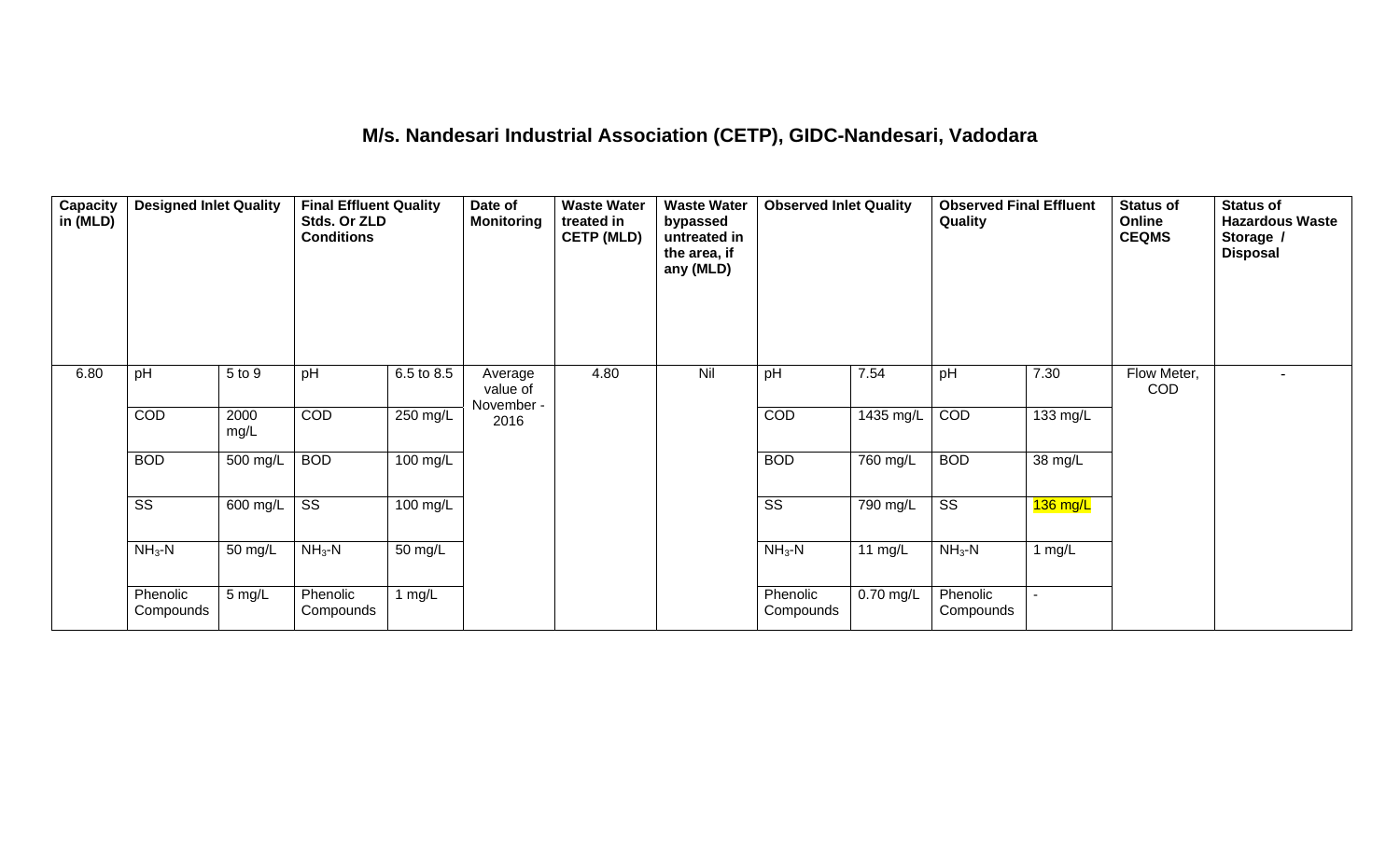### **M/s. Enviro Infrastructure Co. Ltd., Umraya(Padra), Vadodara**

| Capacity<br>in (MLD) | <b>Designed Inlet Quality</b> |              | <b>Final Effluent Quality</b><br>Stds. Or ZLD<br><b>Conditions</b> |            | Date of<br><b>Monitoring</b>      | <b>Waste Water</b><br>treated in<br><b>CETP (MLD)</b> | <b>Waste Water</b><br>bypassed<br>untreated in<br>the area, if<br>any (MLD) | <b>Observed Inlet Quality</b> |           | <b>Observed Final Effluent</b><br>Quality |                    | <b>Status of</b><br>Online<br><b>CEQMS</b> | <b>Status of</b><br><b>Hazardous Waste</b><br>Storage /<br><b>Disposal</b> |
|----------------------|-------------------------------|--------------|--------------------------------------------------------------------|------------|-----------------------------------|-------------------------------------------------------|-----------------------------------------------------------------------------|-------------------------------|-----------|-------------------------------------------|--------------------|--------------------------------------------|----------------------------------------------------------------------------|
| 4.50                 | pH                            | 5 to 9       | pH                                                                 | 6.5 to 8.5 | Average<br>value of<br>November - | 1.50                                                  | Nil                                                                         | pH                            | 8.07      | pH                                        | 7.84               | pH, Flow<br>Meter, TOC<br>and Total        |                                                                            |
|                      | COD                           | 2000<br>mg/L | COD                                                                | 250 mg/L   | 2016                              |                                                       |                                                                             | COD                           | 884 mg/L  | COD                                       | $212 \text{ mg/L}$ | Nitrogen                                   |                                                                            |
|                      | <b>BOD</b>                    | 500 mg/L     | <b>BOD</b>                                                         | 100 mg/L   |                                   |                                                       |                                                                             | <b>BOD</b>                    | 279 mg/L  | <b>BOD</b>                                | $21$ mg/L          |                                            |                                                                            |
|                      | $\overline{\text{SS}}$        | 600 mg/L     | $\overline{\text{SS}}$                                             | 100 mg/L   |                                   |                                                       |                                                                             | $\overline{\text{ss}}$        | 590 mg/L  | $\overline{\text{ss}}$                    | 72 mg/L            |                                            |                                                                            |
|                      | $NH3-N$                       | 50 mg/L      | $NH3$ -N                                                           | 50 mg/L    |                                   |                                                       |                                                                             | $NH3-N$                       | 7 mg/L    | $NH3 - N$                                 | 4 mg/L             |                                            |                                                                            |
|                      | Phenolic<br>Compounds         | 5 mg/L       | Phenolic<br>Compounds                                              | 1 $mg/L$   |                                   |                                                       |                                                                             | Phenolic<br>Compounds         | 1.41 mg/L | Phenolic<br>Compounds                     | $0.19$ mg/L        |                                            |                                                                            |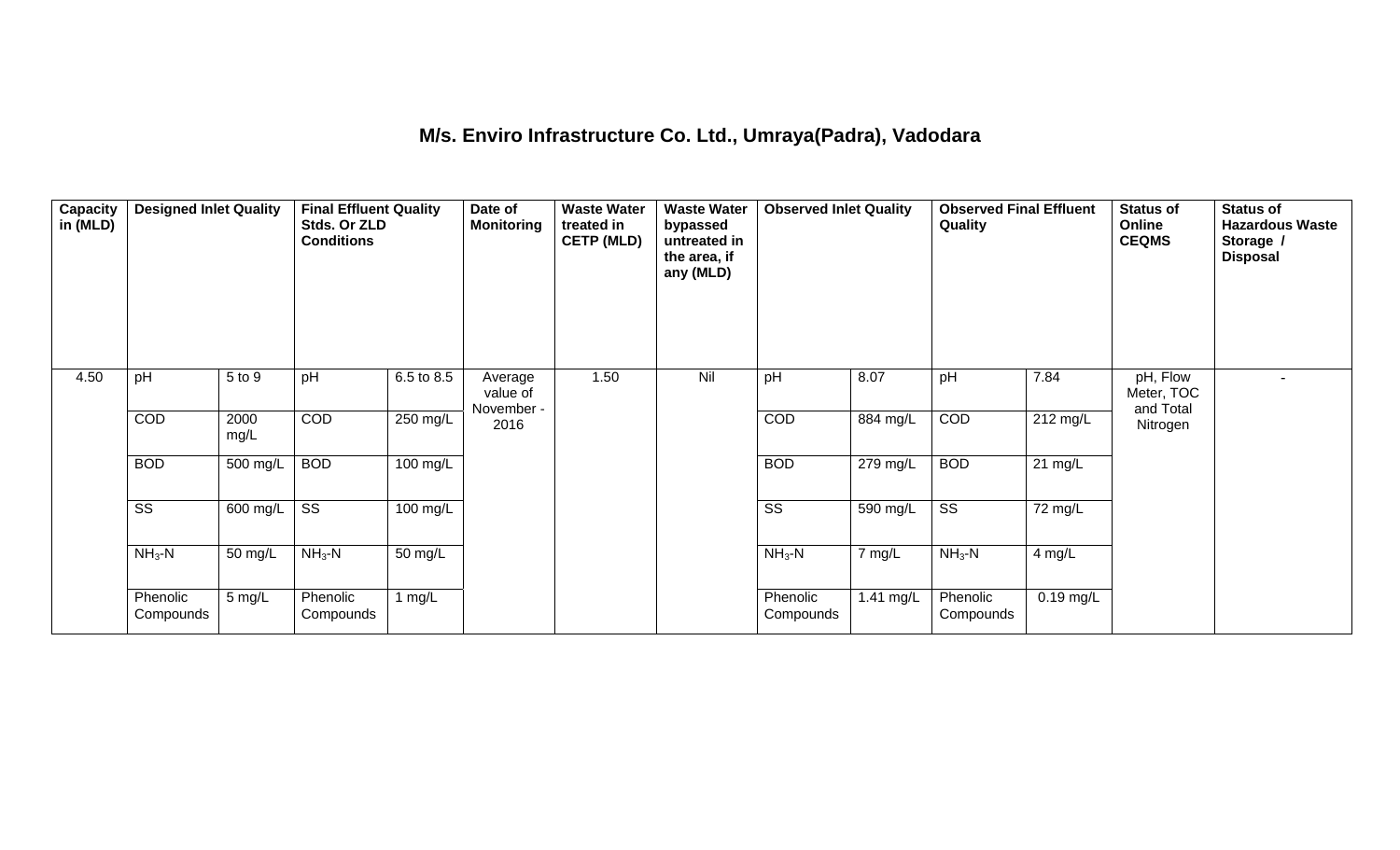### **M/s. Naroda Enviro Project Ltd., Naroda, Ahmedabad**

| Capacity<br>in (MLD) | <b>Designed Inlet Quality</b> |                  | <b>Final Effluent Quality</b><br>Stds. Or ZLD<br><b>Conditions</b> |                      | Date of<br><b>Monitoring</b> | <b>Waste Water</b><br>treated in<br><b>CETP (MLD)</b> | <b>Waste Water</b><br>bypassed<br>untreated in<br>the area, if<br>any (MLD) | <b>Observed Inlet Quality</b> |                          | <b>Observed Final Effluent</b><br>Quality |             | <b>Status of</b><br>Online<br><b>CEQMS</b> | <b>Status of</b><br><b>Hazardous Waste</b><br>Storage /<br><b>Disposal</b> |
|----------------------|-------------------------------|------------------|--------------------------------------------------------------------|----------------------|------------------------------|-------------------------------------------------------|-----------------------------------------------------------------------------|-------------------------------|--------------------------|-------------------------------------------|-------------|--------------------------------------------|----------------------------------------------------------------------------|
| 3.00                 | pH                            | $6.5 - 8.5$      | pH                                                                 | $6.5 - 8.5$          | Average<br>value of          | 3.00                                                  | Nil                                                                         | pH                            | $\overline{\phantom{a}}$ | pH                                        | 7.44        |                                            |                                                                            |
|                      | COD                           | 3000<br>mg/L     | COD                                                                | 250 mg/L             | November -<br>2016           |                                                       |                                                                             | COD                           | $\blacksquare$           | COD                                       | $2571$ mg/L |                                            |                                                                            |
|                      | <b>BOD</b>                    | 1200<br>mg/L     | <b>BOD</b>                                                         | $\overline{30}$ mg/L |                              |                                                       |                                                                             | <b>BOD</b>                    | $\sim$                   | <b>BOD</b>                                | 918 mg/L    |                                            |                                                                            |
|                      | $\overline{\text{ss}}$        | 300 mg/L $\vert$ | $\overline{\text{ss}}$                                             | 100 mg/L             |                              |                                                       |                                                                             | $\overline{\text{ss}}$        | $\sim$                   | $\overline{\text{ss}}$                    | $112$ mg/L  |                                            |                                                                            |
|                      | $NH3-N$                       | 50 mg/L          | $NH3-N$                                                            | 50 mg/L              |                              |                                                       |                                                                             | $NH3-N$                       | $\sim$                   | $NH3-N$                                   | 56 mg/L     |                                            |                                                                            |
|                      | Phenolic<br>Compounds         | 1 $mg/L$         | Phenolic<br>Compounds                                              | 1 $mg/L$             |                              |                                                       |                                                                             | Phenolic<br>Compounds         | $\sim$                   | Phenolic<br>Compounds                     | 12 mg/L     |                                            |                                                                            |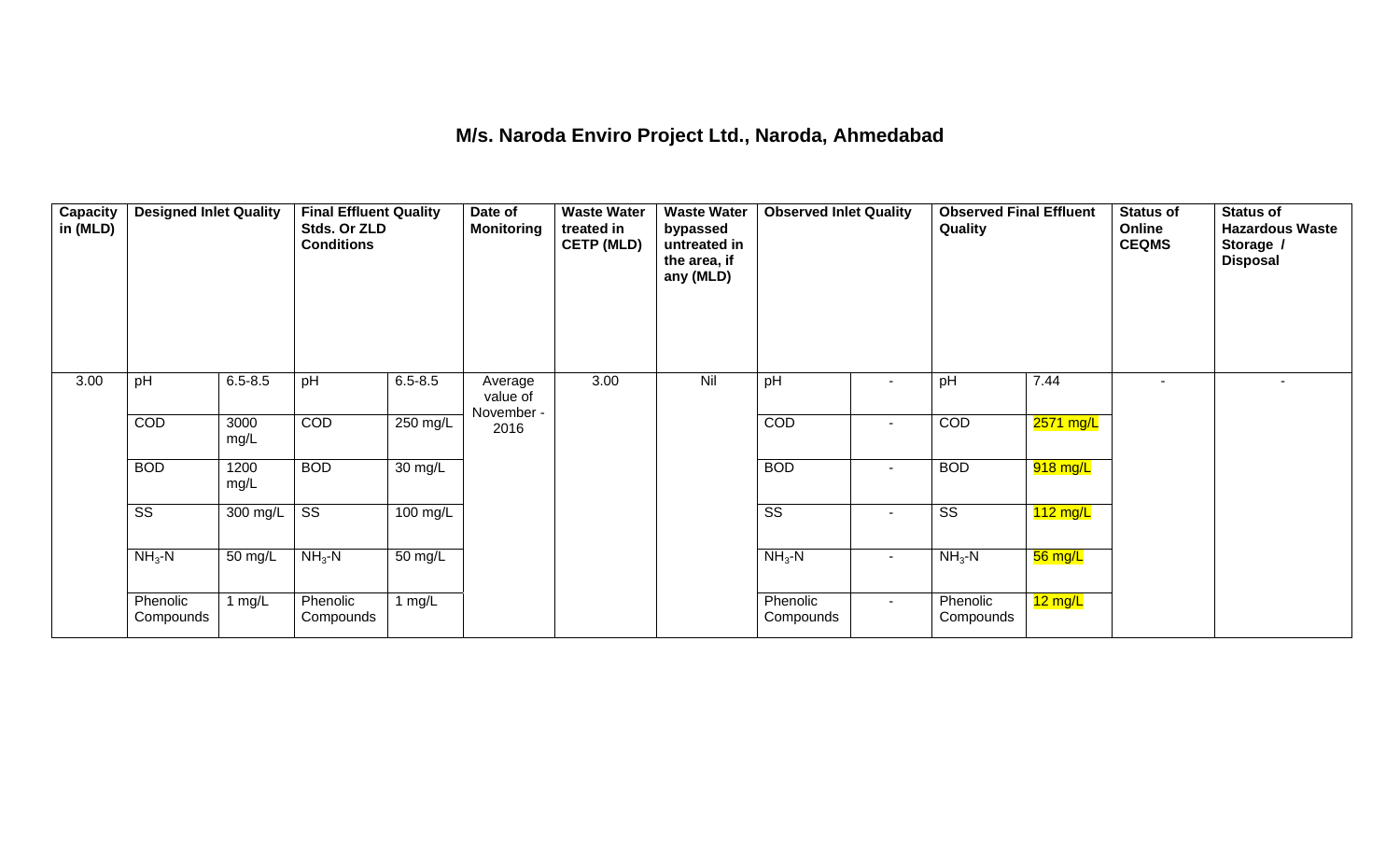### **M/s. The Green Environment Services Co. Op. Society Ltd, Vatva, Ahmedabad**

| Capacity<br>in (MLD) | <b>Designed Inlet Quality</b> |              | <b>Final Effluent Quality</b><br>Stds. Or ZLD<br><b>Conditions</b> |                   | Date of<br><b>Monitoring</b>      | <b>Waste Water</b><br>treated in<br><b>CETP (MLD)</b> | <b>Waste Water</b><br>bypassed<br>untreated in<br>the area, if<br>any (MLD) | <b>Observed Inlet Quality</b> |                | <b>Observed Final Effluent</b><br>Quality |            | <b>Status of</b><br>Online<br><b>CEQMS</b> | <b>Status of</b><br><b>Hazardous Waste</b><br>Storage /<br><b>Disposal</b> |
|----------------------|-------------------------------|--------------|--------------------------------------------------------------------|-------------------|-----------------------------------|-------------------------------------------------------|-----------------------------------------------------------------------------|-------------------------------|----------------|-------------------------------------------|------------|--------------------------------------------|----------------------------------------------------------------------------|
| $\overline{16}$      | pH                            | $6.5 - 8.5$  | pH                                                                 | $6.5 - 8.5$       | Average<br>value of<br>November - | 20                                                    | Nil                                                                         | pH                            |                | pH                                        | 7.87       | Flow Meter,<br>TOC, COD,<br>BOD, TSS       |                                                                            |
|                      | COD                           | 3000<br>mg/L | COD                                                                | 250 mg/L          | 2016                              |                                                       |                                                                             | COD                           | $\blacksquare$ | COD                                       | 422 mg/L   |                                            |                                                                            |
|                      | <b>BOD</b>                    | 1200<br>mg/L | <b>BOD</b>                                                         | $30 \text{ mg/L}$ |                                   |                                                       |                                                                             | <b>BOD</b>                    | $\sim$         | <b>BOD</b>                                | 109 mg/L   |                                            |                                                                            |
|                      | $\overline{\text{ss}}$        | 300 mg/L     | $\overline{\text{ss}}$                                             | 100 mg/L          |                                   |                                                       |                                                                             | $\overline{\text{ss}}$        | $\sim$         | $\overline{\text{ss}}$                    | 106 mg/L   |                                            |                                                                            |
|                      | $NH3-N$                       | 50 mg/L      | $NH3-N$                                                            | 50 mg/L           |                                   |                                                       |                                                                             | $NH3-N$                       | $\blacksquare$ | $NH3$ -N                                  | 66 mg/L    |                                            |                                                                            |
|                      | Phenolic<br>Compounds         | 1 $mg/L$     | Phenolic<br>Compounds                                              | 1 $mg/L$          |                                   |                                                       |                                                                             | Phenolic<br>Compounds         | $\sim$         | Phenolic<br>Compounds                     | <b>BDL</b> |                                            |                                                                            |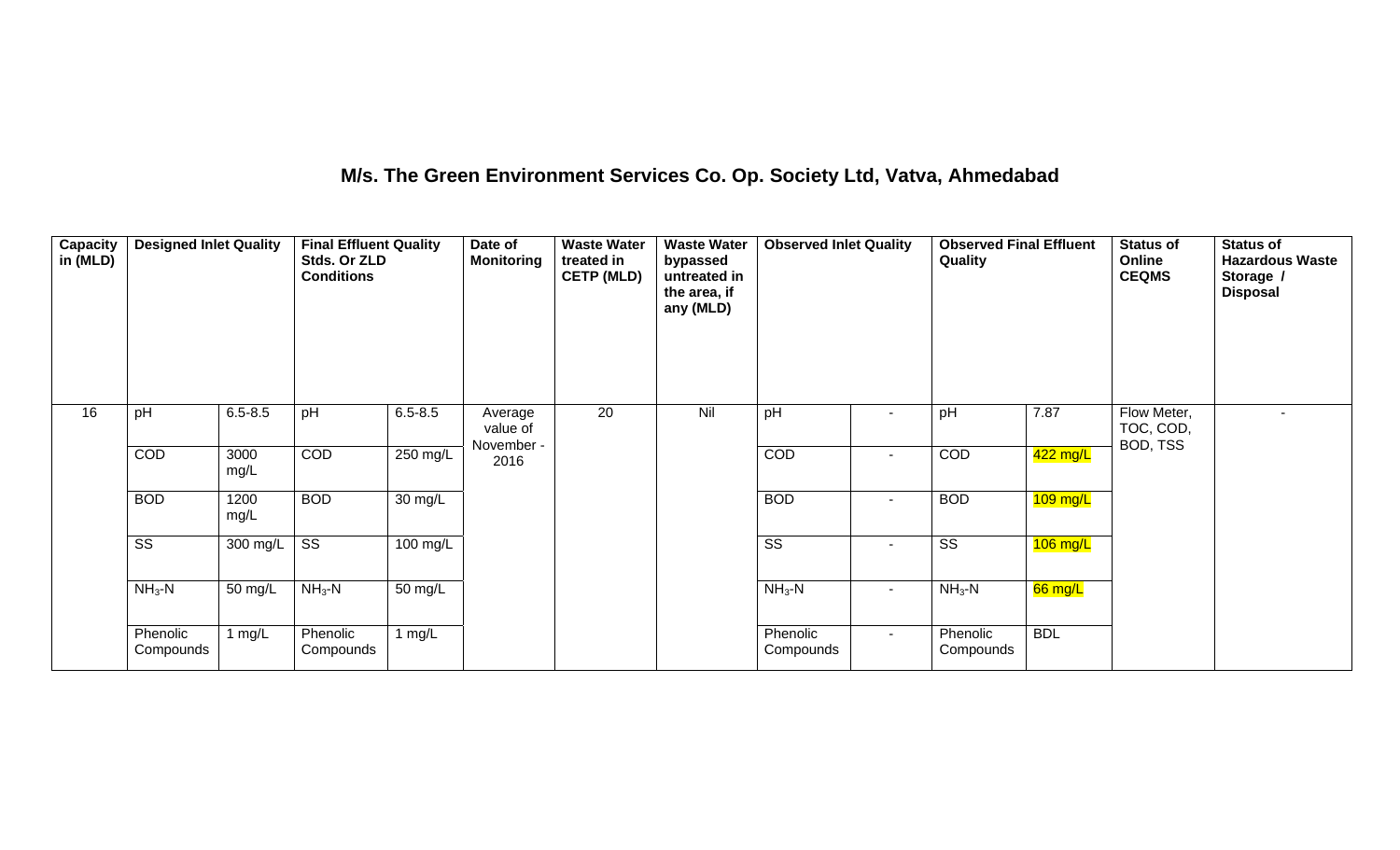#### **M/s. Odhav Enviro Project Ltd., Odhav, Ahmedabad**

| Capacity<br>in (MLD) | <b>Designed Inlet Quality</b> |              | <b>Final Effluent Quality</b><br>Stds. Or ZLD<br><b>Conditions</b> |             | Date of<br><b>Monitoring</b>      | <b>Waste Water</b><br>treated in<br><b>CETP (MLD)</b> | <b>Waste Water</b><br>bypassed<br>untreated in<br>the area, if<br>any (MLD) | <b>Observed Inlet Quality</b> |                          | <b>Observed Final Effluent</b><br>Quality |                    | <b>Status of</b><br>Online<br><b>CEQMS</b>   | <b>Status of</b><br><b>Hazardous Waste</b><br>Storage /<br><b>Disposal</b> |
|----------------------|-------------------------------|--------------|--------------------------------------------------------------------|-------------|-----------------------------------|-------------------------------------------------------|-----------------------------------------------------------------------------|-------------------------------|--------------------------|-------------------------------------------|--------------------|----------------------------------------------|----------------------------------------------------------------------------|
| 1.6                  | pH                            | $6.5 - 8.5$  | pH                                                                 | $6.5 - 8.5$ | Average<br>value of<br>November - | 1.00                                                  | Nil                                                                         | pH                            |                          | pH                                        | 7.35               | Flow meter at<br>inlet & outlet,<br>COD, pH, | Storage - 85 MT                                                            |
|                      | COD                           | 3000<br>mg/L | COD                                                                | 250 mg/L    | 2016                              |                                                       |                                                                             | COD                           | $\overline{\phantom{a}}$ | COD                                       | $885$ mg/L         | TSS, BOD                                     |                                                                            |
|                      | <b>BOD</b>                    | 1200<br>mg/L | <b>BOD</b>                                                         | 30 mg/L     |                                   |                                                       |                                                                             | <b>BOD</b>                    | $\blacksquare$           | <b>BOD</b>                                | $211 \text{ mg/L}$ |                                              |                                                                            |
|                      | $\overline{\text{ss}}$        | 300 mg/L     | $\overline{\text{ss}}$                                             | 100 mg/L    |                                   |                                                       |                                                                             | $\overline{\text{ss}}$        | $\blacksquare$           | $\overline{\text{ss}}$                    | $120$ mg/L         |                                              |                                                                            |
|                      | $NH3 - N$                     | 50 mg/L      | $NH3-N$                                                            | 50 mg/L     |                                   |                                                       |                                                                             | $NH3-N$                       | $\blacksquare$           | $NH3-N$                                   | 26 mg/L            |                                              |                                                                            |
|                      | Phenolic<br>Compounds         | 1 mg/ $L$    | Phenolic<br>Compounds                                              | 1 $mg/L$    |                                   |                                                       |                                                                             | Phenolic<br>Compounds         | $\blacksquare$           | Phenolic<br>Compounds                     | $0.59$ mg/L        |                                              |                                                                            |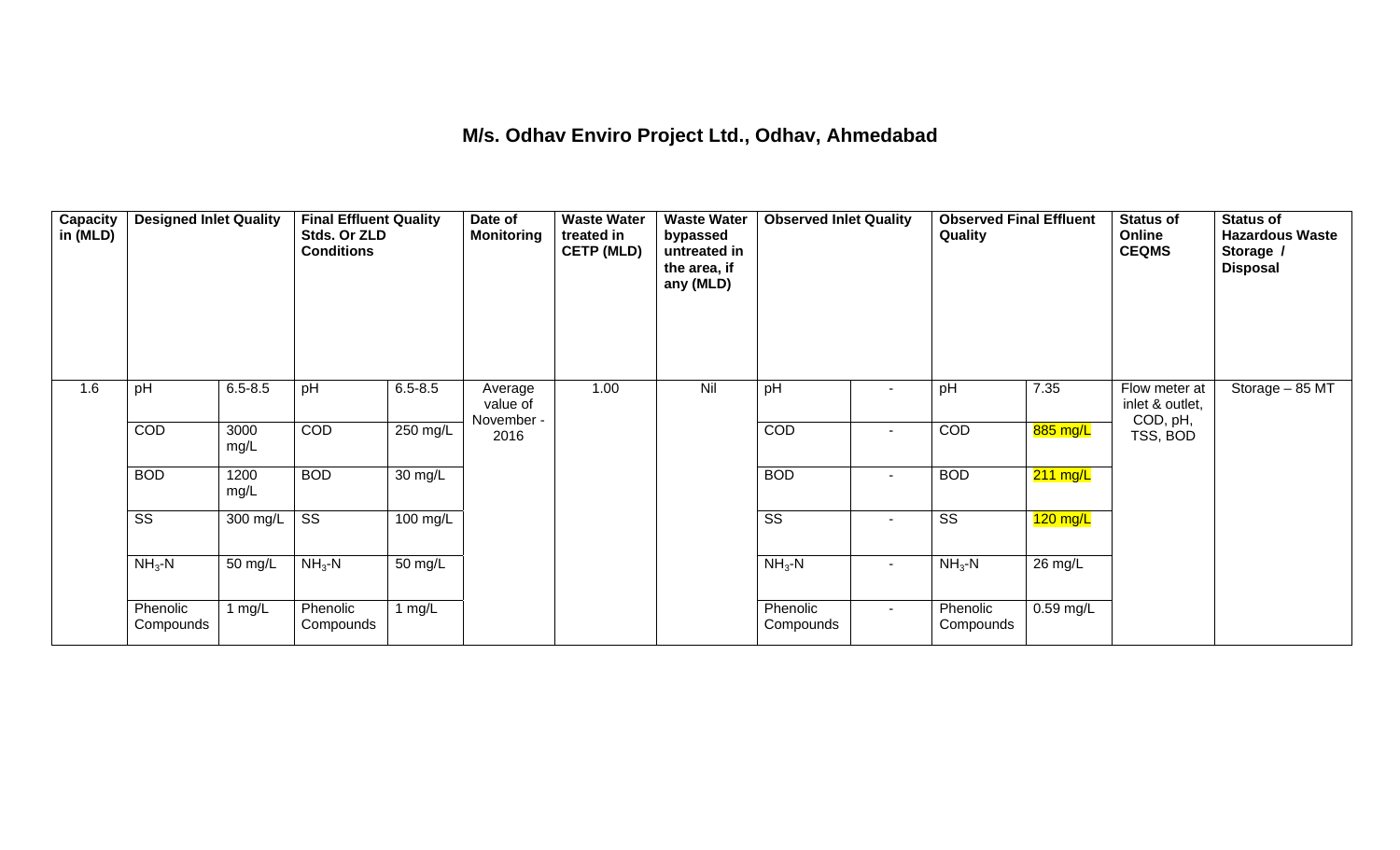### **M/s. Odhav Green Enviro Project Association, Odhav, Ahmedabad**

| Capacity<br>in (MLD) | <b>Designed Inlet Quality</b> |              | <b>Final Effluent Quality</b><br>Stds. Or ZLD<br><b>Conditions</b> |                    | Date of<br><b>Monitoring</b>      | <b>Waste Water</b><br>treated in<br><b>CETP (MLD)</b> | <b>Waste Water</b><br>bypassed<br>untreated in<br>the area, if<br>any (MLD) | <b>Observed Inlet Quality</b> |                          | <b>Observed Final Effluent</b><br>Quality |             | <b>Status of</b><br>Online<br><b>CEQMS</b> | <b>Status of</b><br><b>Hazardous Waste</b><br>Storage /<br><b>Disposal</b> |
|----------------------|-------------------------------|--------------|--------------------------------------------------------------------|--------------------|-----------------------------------|-------------------------------------------------------|-----------------------------------------------------------------------------|-------------------------------|--------------------------|-------------------------------------------|-------------|--------------------------------------------|----------------------------------------------------------------------------|
| 1.00                 | pH                            | $6.5 - 8.5$  | pH                                                                 | $6.5 - 8.5$        | Average<br>value of<br>November - | 0.60                                                  | Nil                                                                         | pH                            | $\overline{\phantom{a}}$ | pH                                        | 8.30        | $\sim$                                     | Storage - 14 MT                                                            |
|                      | <b>COD</b>                    | 3000<br>mg/L | COD                                                                | 250 mg/L           | 2016                              |                                                       |                                                                             | COD                           | $\sim$                   | COD                                       | 609 mg/L    |                                            |                                                                            |
|                      | <b>BOD</b>                    | 1200<br>mg/L | <b>BOD</b>                                                         | 30 mg/L            |                                   |                                                       |                                                                             | <b>BOD</b>                    | $\overline{\phantom{a}}$ | <b>BOD</b>                                | $259$ mg/L  |                                            |                                                                            |
|                      | $\overline{\text{ss}}$        | 300 mg/L     | $\overline{\text{ss}}$                                             | $100 \text{ mg/L}$ |                                   |                                                       |                                                                             | $\overline{\text{ss}}$        | $\overline{\phantom{a}}$ | $\overline{\text{ss}}$                    | $116$ mg/L  |                                            |                                                                            |
|                      | $NH3-N$                       | 50 mg/L      | $NH3-N$                                                            | 50 mg/L            |                                   |                                                       |                                                                             | $NH3-N$                       | $\sim$                   | $NH3-N$                                   | $53$ mg/L   |                                            |                                                                            |
|                      | Phenolic<br>Compounds         | 1 $mg/L$     | Phenolic<br>Compounds                                              | 1 $mg/L$           |                                   |                                                       |                                                                             | Phenolic<br>Compounds         | $\sim$                   | Phenolic<br>Compounds                     | $0.31$ mg/L |                                            |                                                                            |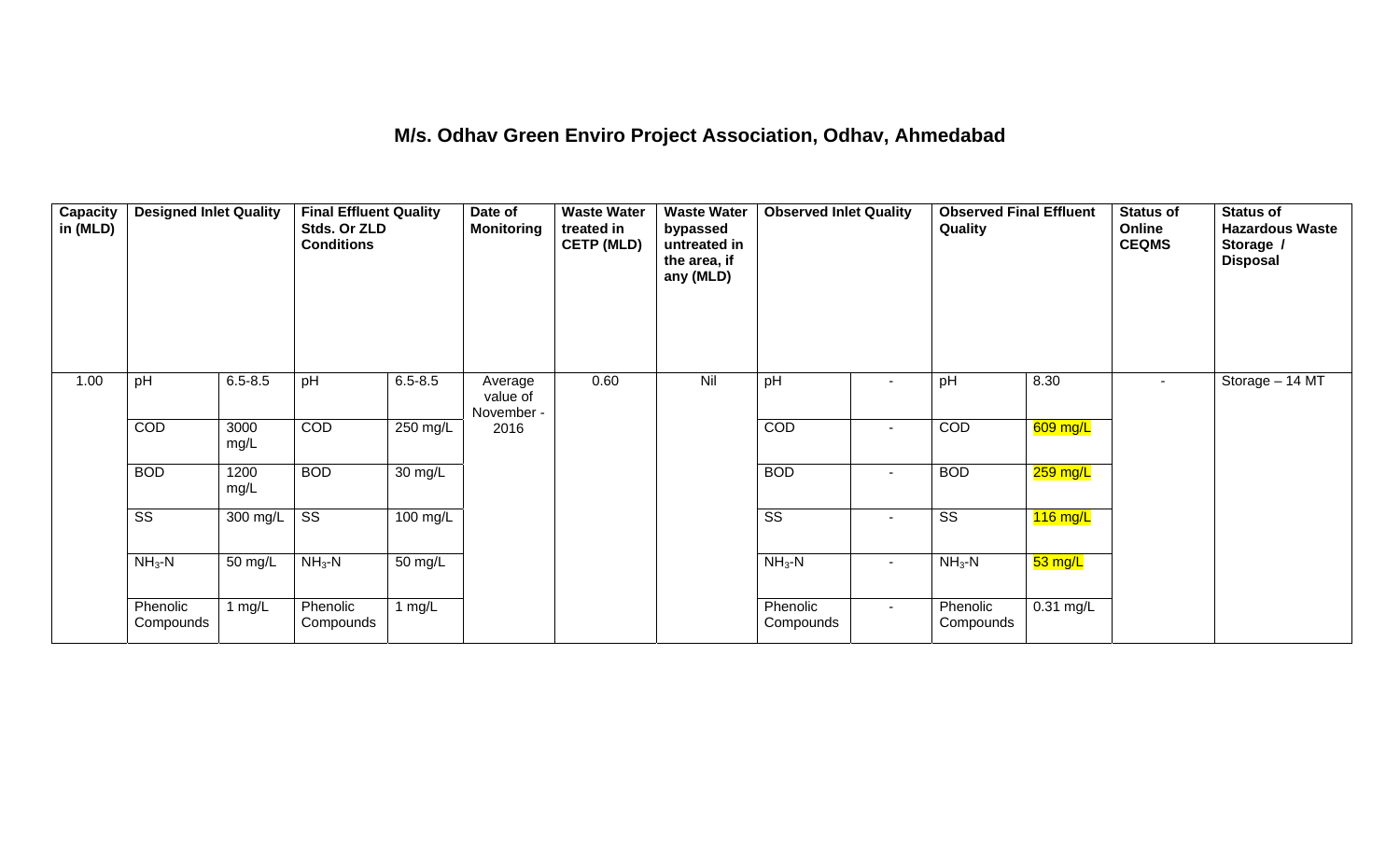#### **M/s. Narol Dyestuff Enviro Society., Narol, Ahmedabad**

| Capacity<br>in (MLD) | <b>Designed Inlet Quality</b> |                       | <b>Final Effluent Quality</b><br>Stds. Or ZLD<br><b>Conditions</b> |                    | Date of<br><b>Monitoring</b>      | <b>Waste Water</b><br>treated in<br><b>CETP (MLD)</b> | <b>Waste Water</b><br>bypassed<br>untreated in<br>the area, if<br>any (MLD) | <b>Observed Inlet Quality</b> |                | <b>Observed Final Effluent</b><br>Quality |            | <b>Status of</b><br>Online<br><b>CEQMS</b> | <b>Status of</b><br><b>Hazardous Waste</b><br>Storage /<br><b>Disposal</b> |
|----------------------|-------------------------------|-----------------------|--------------------------------------------------------------------|--------------------|-----------------------------------|-------------------------------------------------------|-----------------------------------------------------------------------------|-------------------------------|----------------|-------------------------------------------|------------|--------------------------------------------|----------------------------------------------------------------------------|
| 0.10                 | pH                            | $6.5 - 8.5$           | pH                                                                 | $6.5 - 8.5$        | Average<br>value of<br>November - | 0.015                                                 | Nil                                                                         | pH                            |                | pH                                        | 8.36       | $\sim$                                     | Storage - 15 MT                                                            |
|                      | COD                           | 3000<br>mg/L          | COD                                                                | 250 mg/L           | 2016                              |                                                       |                                                                             | COD                           | $\blacksquare$ | COD                                       | 163 mg/L   |                                            |                                                                            |
|                      | <b>BOD</b>                    | 1200<br>mg/L          | <b>BOD</b>                                                         | 30 mg/L            |                                   |                                                       |                                                                             | <b>BOD</b>                    | $\sim$         | <b>BOD</b>                                | 48 mg/L    |                                            |                                                                            |
|                      | $\overline{\text{ss}}$        | $\overline{300}$ mg/L | $\overline{\text{ss}}$                                             | $100 \text{ mg/L}$ |                                   |                                                       |                                                                             | $\overline{\text{ss}}$        | $\blacksquare$ | $\overline{\text{ss}}$                    | 60 mg/L    |                                            |                                                                            |
|                      | $NH3-N$                       | 50 mg/L               | $NH3$ -N                                                           | 50 mg/L            |                                   |                                                       |                                                                             | $NH3-N$                       | $\blacksquare$ | $NH3$ -N                                  | 6 mg/L     |                                            |                                                                            |
|                      | Phenolic<br>Compounds         | 1 $mg/L$              | Phenolic<br>Compounds                                              | 1 $mg/L$           |                                   |                                                       |                                                                             | Phenolic<br>Compounds         | $\sim$         | Phenolic<br>Compounds                     | <b>BDL</b> |                                            |                                                                            |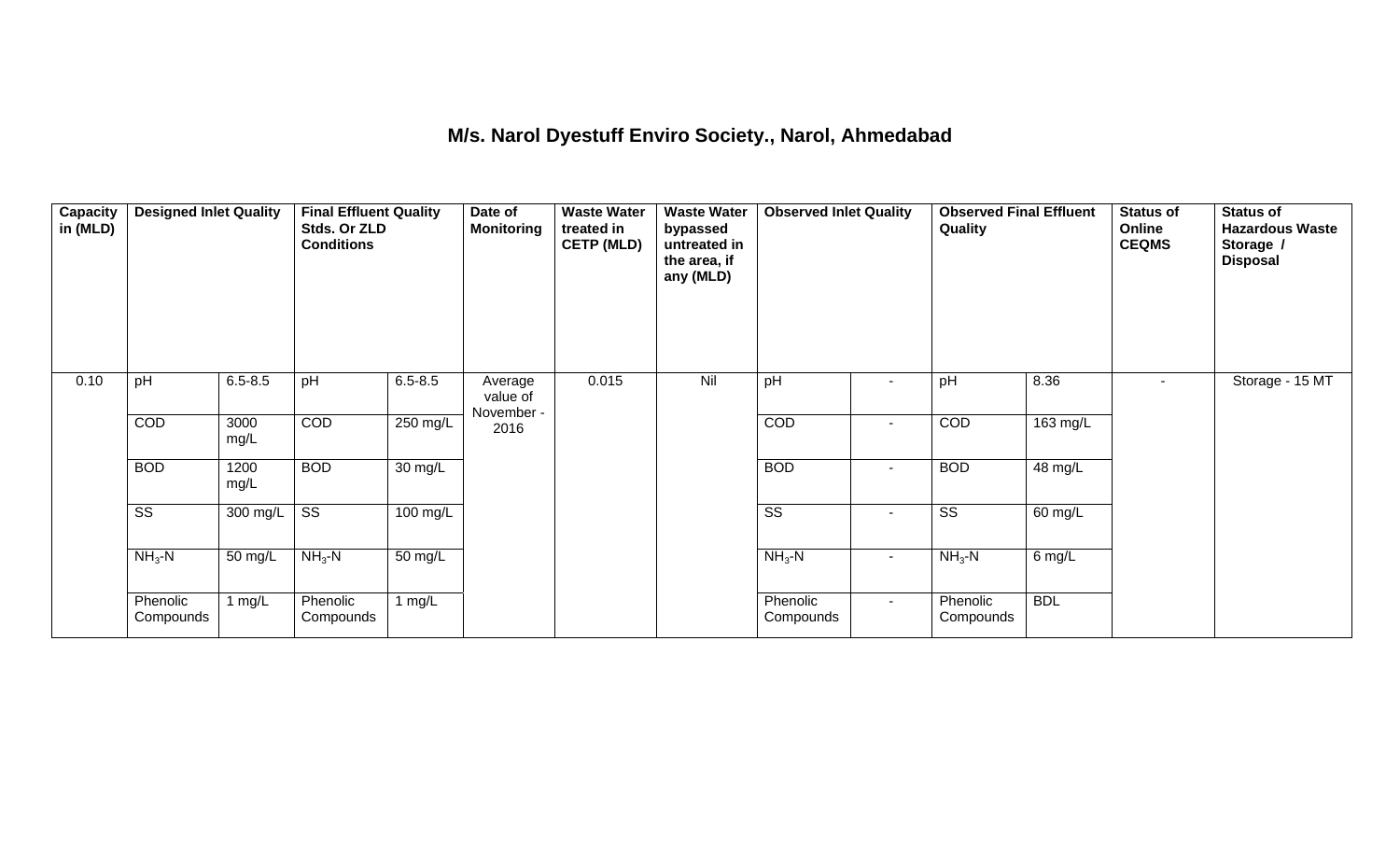#### **M/s. Gujarat Vepari Maha Mandal Sahkari Udhyogik Vasahat Ltd, Ahmedabad**

| Capacity<br>in (MLD) | <b>Designed Inlet Quality</b> |              | <b>Final Effluent Quality</b><br>Stds. Or ZLD<br><b>Conditions</b> |             | Date of<br><b>Monitoring</b>      | <b>Waste Water</b><br>treated in<br><b>CETP (MLD)</b> | <b>Waste Water</b><br>bypassed<br>untreated in<br>the area, if<br>any (MLD) | <b>Observed Inlet Quality</b> |                | <b>Observed Final Effluent</b><br>Quality |                      | <b>Status of</b><br>Online<br><b>CEQMS</b> | <b>Status of</b><br><b>Hazardous Waste</b><br>Storage /<br><b>Disposal</b> |
|----------------------|-------------------------------|--------------|--------------------------------------------------------------------|-------------|-----------------------------------|-------------------------------------------------------|-----------------------------------------------------------------------------|-------------------------------|----------------|-------------------------------------------|----------------------|--------------------------------------------|----------------------------------------------------------------------------|
| 1.00                 | pH                            | $6.5 - 8.5$  | pH                                                                 | $6.5 - 8.5$ | Average<br>value of<br>November - | 0.60                                                  | Nil                                                                         | pH                            | Ξ.             | pH                                        | 7.06                 | Flow Meter                                 | Storage - 400 MT                                                           |
|                      | COD                           | 3000<br>mg/L | COD                                                                | $250$ mg/L  | 2016                              |                                                       |                                                                             | COD                           | $\blacksquare$ | COD                                       | 176 mg/L             |                                            |                                                                            |
|                      | <b>BOD</b>                    | 1200<br>mg/L | <b>BOD</b>                                                         | 30 mg/L     |                                   |                                                       |                                                                             | <b>BOD</b>                    | $\sim$         | <b>BOD</b>                                | 55 mg/L              |                                            |                                                                            |
|                      | $\overline{\text{SS}}$        | 300 mg/L     | $\overline{\text{ss}}$                                             | 100 mg/L    |                                   |                                                       |                                                                             | $\overline{\text{ss}}$        | Ξ.             | $\overline{\text{SS}}$                    | 136 mg/L             |                                            |                                                                            |
|                      | $NH3-N$                       | 50 mg/L      | $NH3$ -N                                                           | 50 mg/L     |                                   |                                                       |                                                                             | $NH3-N$                       | $\sim$         | $NH3 - N$                                 | <mark>91 mg/L</mark> |                                            |                                                                            |
|                      | Phenolic<br>Compounds         | 1 $mg/L$     | Phenolic<br>Compounds                                              | 1 $mg/L$    |                                   |                                                       |                                                                             | Phenolic<br>Compounds         | $\sim$         | Phenolic<br>Compounds                     | <b>BDL</b>           |                                            |                                                                            |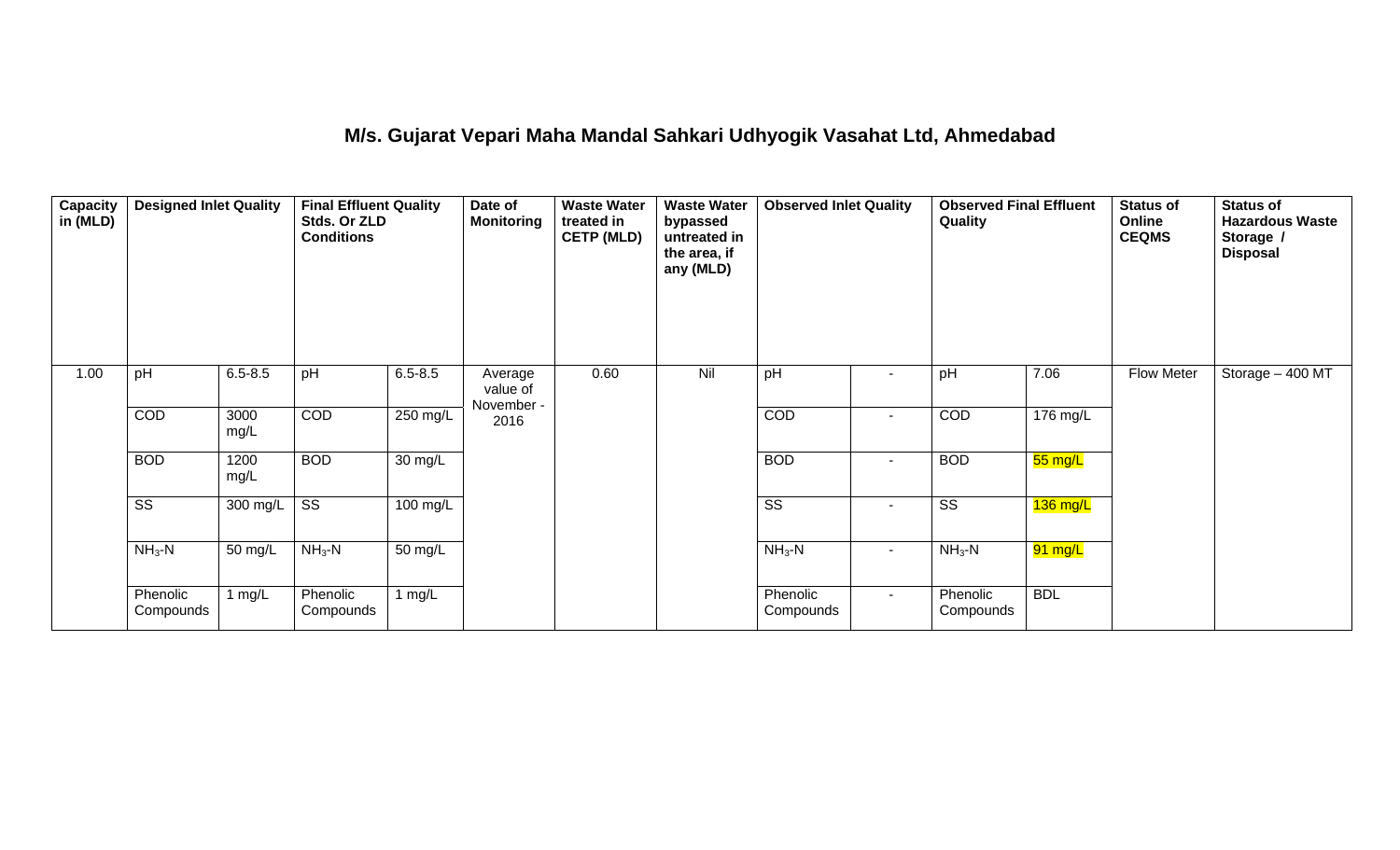#### **M/s. Kalol GIDC Industries Association, Kadi, Gandhinagar**

| Capacity<br>in (MLD) | <b>Designed Inlet Quality</b> |              | <b>Final Effluent Quality</b><br>Stds. Or ZLD<br><b>Conditions</b> |            | Date of<br><b>Monitoring</b>      | <b>Waste Water</b><br>treated in<br><b>CETP (MLD)</b> | <b>Waste Water</b><br>bypassed<br>untreated in<br>the area, if<br>any (MLD) | <b>Observed Inlet Quality</b> |                        | <b>Observed Final Effluent</b><br>Quality |            | <b>Status of</b><br>Online<br><b>CEQMS</b> | <b>Status of</b><br><b>Hazardous Waste</b><br>Storage /<br><b>Disposal</b> |
|----------------------|-------------------------------|--------------|--------------------------------------------------------------------|------------|-----------------------------------|-------------------------------------------------------|-----------------------------------------------------------------------------|-------------------------------|------------------------|-------------------------------------------|------------|--------------------------------------------|----------------------------------------------------------------------------|
| 0.40                 | pH                            | 6.5 to 8.5   | pH                                                                 | 6.5 to 8.5 | Average<br>value of<br>November - | 0.35                                                  | Nil                                                                         | pH                            | 7.69                   | pH                                        | 7.58       | $\sim$                                     | Storage - 15 MT                                                            |
|                      | COD                           | 2500<br>mg/L | COD                                                                | $250$ mg/L | 2016                              |                                                       |                                                                             | COD                           | $\overline{2223}$ mg/L | COD                                       | 1369 mg/L  |                                            | Disposal - 31 MT                                                           |
|                      | <b>BOD</b>                    | 1000<br>mg/L | <b>BOD</b>                                                         | 100 mg/L   |                                   |                                                       |                                                                             | <b>BOD</b>                    | 733 mg/L               | <b>BOD</b>                                | 419 mg/L   |                                            |                                                                            |
|                      | $\overline{\text{SS}}$        |              | $\overline{\text{ss}}$                                             | 100 mg/L   |                                   |                                                       |                                                                             | $\overline{\text{SS}}$        | 273 mg/L               | $\overline{\text{ss}}$                    | $112$ mg/L |                                            |                                                                            |
|                      | $NH3-N$                       | 50 mg/L      | $NH3 - N$                                                          | 50 mg/L    |                                   |                                                       |                                                                             | $NH3-N$                       | 98 mg/L                | $NH3-N$                                   | $183$ mg/L |                                            |                                                                            |
|                      | Phenolic<br>Compounds         |              | Phenolic<br>Compounds                                              | 1 $mg/L$   |                                   |                                                       |                                                                             | Phenolic<br>Compounds         | 8.96 mg/L              | Phenolic<br>Compounds                     | <b>BDL</b> |                                            |                                                                            |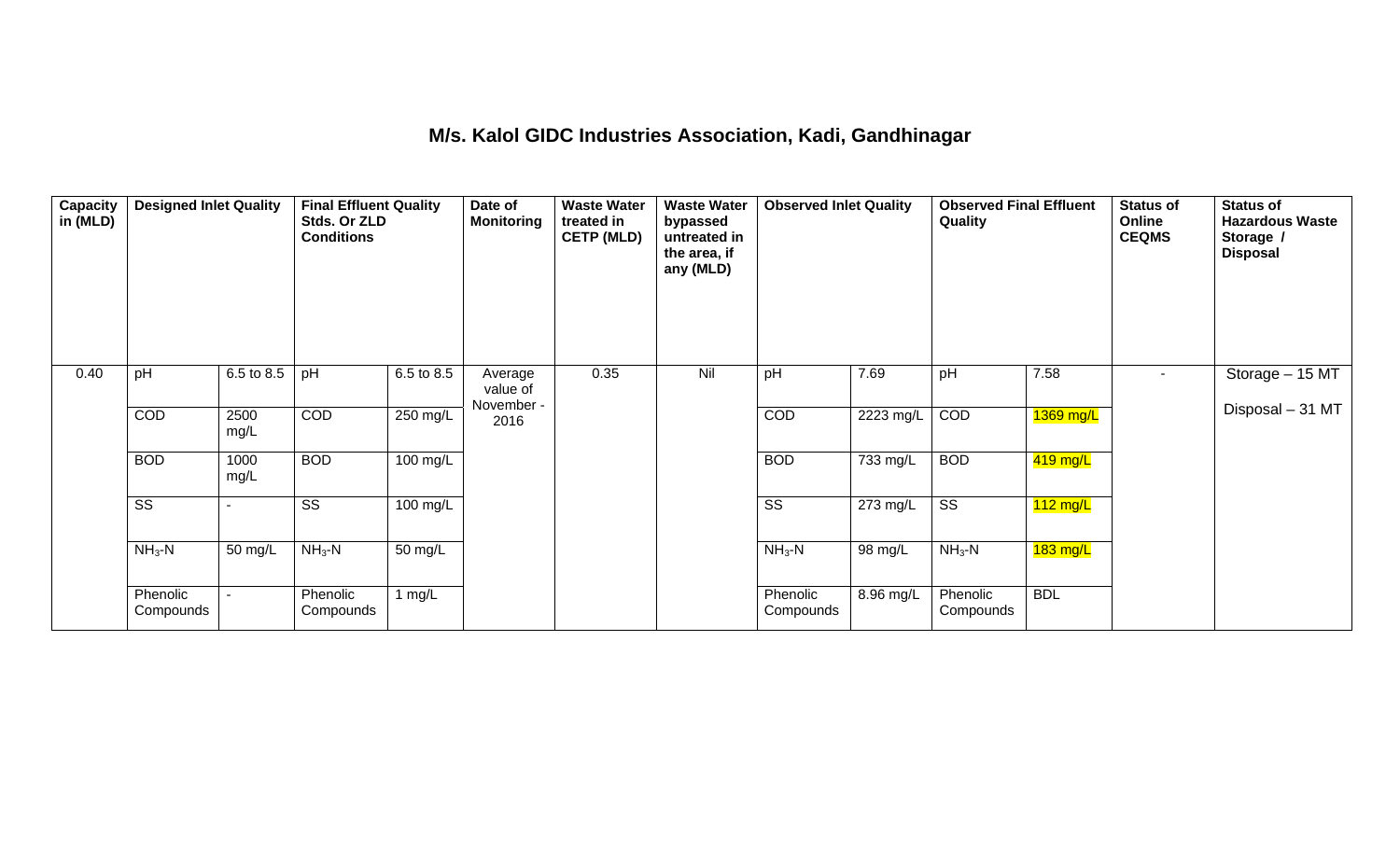### **M/s. Zydus Infrastructure Pvt. Ltd, Changodar, Ahmedabad**

| Capacity<br>in (MLD) | <b>Designed Inlet Quality</b>        |             | <b>Final Effluent Quality</b><br>Stds. Or ZLD<br><b>Conditions</b> |                                | Date of<br><b>Monitoring</b> | <b>Waste Water</b><br>treated in<br><b>CETP (MLD)</b> | <b>Waste Water</b><br>bypassed<br>untreated in<br>the area, if<br>any (MLD) | <b>Observed Inlet Quality</b>        |            | <b>Observed Final Effluent</b><br>Quality |            | <b>Status of</b><br>Online<br><b>CEQMS</b> | <b>Status of</b><br><b>Hazardous Waste</b><br>Storage /<br><b>Disposal</b> |
|----------------------|--------------------------------------|-------------|--------------------------------------------------------------------|--------------------------------|------------------------------|-------------------------------------------------------|-----------------------------------------------------------------------------|--------------------------------------|------------|-------------------------------------------|------------|--------------------------------------------|----------------------------------------------------------------------------|
| 1.5                  | pH                                   | 6 to 8      | pH                                                                 | No outlet<br>norms             | Average<br>value of          | 1.3                                                   | Nil                                                                         | pH                                   | 7.47       | pH                                        | 6.58       | pH, TOC<br>meter                           | Storage: 20 MT                                                             |
|                      | <b>COD</b>                           | 850 mg/L    | COD                                                                | are<br>prescribe<br>d as it is | November -<br>2016           |                                                       |                                                                             | <b>COD</b>                           | 266 mg/L   | COD                                       | 14 $mg/L$  |                                            |                                                                            |
|                      | BOD(3)<br>days at<br>$27^{\circ}$ C) | 400 mg/L    | BOD(3)<br>days at<br>$27^{\circ}$ C)                               | a ZLD<br>based<br>CETP by      |                              |                                                       |                                                                             | BOD(3)<br>days at<br>$27^{\circ}$ C) | 102 mg/L   | BOD(3)<br>days at<br>$27^{\circ}$ C)      | 4 mg/L     |                                            |                                                                            |
|                      | $\overline{\text{ss}}$               | 300 mg/L    | SS                                                                 | the<br>means of<br>MEE         |                              |                                                       |                                                                             | $\overline{\text{ss}}$               | 80 mg/L    | $\overline{\text{ss}}$                    | 4 mg/L     |                                            |                                                                            |
|                      | $NH3-N$                              | $<$ 10 mg/L | $NH3 - N$                                                          |                                |                              |                                                       |                                                                             | $NH3-N$                              | 46 mg/L    | $NH3-N$                                   | 1 $mg/L$   |                                            |                                                                            |
|                      | Phenolic<br>Compounds                | $<$ 3 mg/L  | Phenolic<br>Compounds                                              |                                |                              |                                                       |                                                                             | Phenolic<br>Compounds                | <b>BDL</b> | Phenolic<br>Compounds                     | <b>BDL</b> |                                            |                                                                            |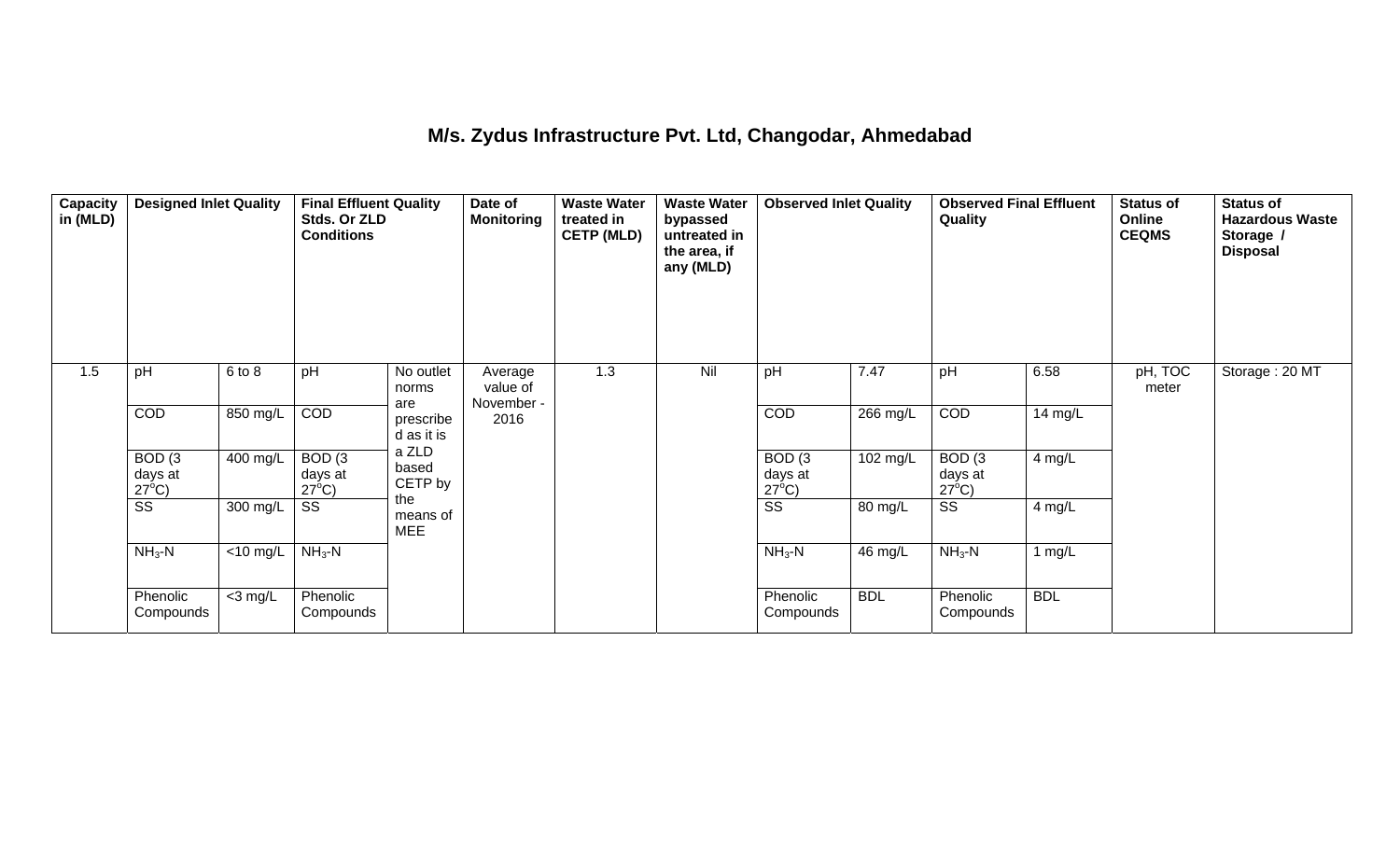#### **M/s. Tata Motors Ltd Vendors Park, Sanand, Ahmedabad**

| Capacity<br>in (MLD) | <b>Designed Inlet Quality</b> |                       | <b>Final Effluent Quality</b><br>Stds. Or ZLD<br><b>Conditions</b> |             | Date of<br><b>Monitoring</b> | <b>Waste Water</b><br>treated in<br><b>CETP (MLD)</b> | <b>Waste Water</b><br>bypassed<br>untreated in<br>the area, if<br>any (MLD) | <b>Observed Inlet Quality</b> |                | <b>Observed Final Effluent</b><br>Quality |            | <b>Status of</b><br>Online<br><b>CEQMS</b> | <b>Status of</b><br><b>Hazardous Waste</b><br>Storage /<br><b>Disposal</b> |
|----------------------|-------------------------------|-----------------------|--------------------------------------------------------------------|-------------|------------------------------|-------------------------------------------------------|-----------------------------------------------------------------------------|-------------------------------|----------------|-------------------------------------------|------------|--------------------------------------------|----------------------------------------------------------------------------|
| 1.5                  | pH                            | $6 - 10.5$            | pH                                                                 | $6.5 - 8.5$ | Average<br>value of          | 0.10                                                  | Nil                                                                         | pH                            | $\blacksquare$ | pH                                        | 7.69       | pH, DO<br>meter, TOC                       | $\overline{\phantom{a}}$                                                   |
|                      | COD                           | 900 mg/L              | COD                                                                | 100 mg/L    | November -<br>2016           |                                                       |                                                                             | COD                           | ÷              | COD                                       | 56 mg/L    | meter                                      |                                                                            |
|                      | <b>BOD</b>                    | $250$ mg/L            | <b>BOD</b>                                                         | 30 mg/L     |                              |                                                       |                                                                             | <b>BOD</b>                    | ٠              | <b>BOD</b>                                | 16 mg/L    |                                            |                                                                            |
|                      | SS                            | 100 mg/L              | SS                                                                 | 100 mg/L    |                              |                                                       |                                                                             | SS                            |                | SS                                        | 22 mg/L    |                                            |                                                                            |
|                      | $NH3-N$                       | 50 mg/L               | $NH3$ -N                                                           | 50 mg/L     |                              |                                                       |                                                                             | $NH3-N$                       | $\sim$         | $NH3$ -N                                  | $2$ mg/L   |                                            |                                                                            |
|                      | Phenolic<br>Compounds         | Not<br>Applicabl<br>e | Phenolic<br>Compounds                                              | 1 $mg/L$    |                              |                                                       |                                                                             | Phenolic<br>Compounds         |                | Phenolic<br>Compounds                     | <b>BDL</b> |                                            |                                                                            |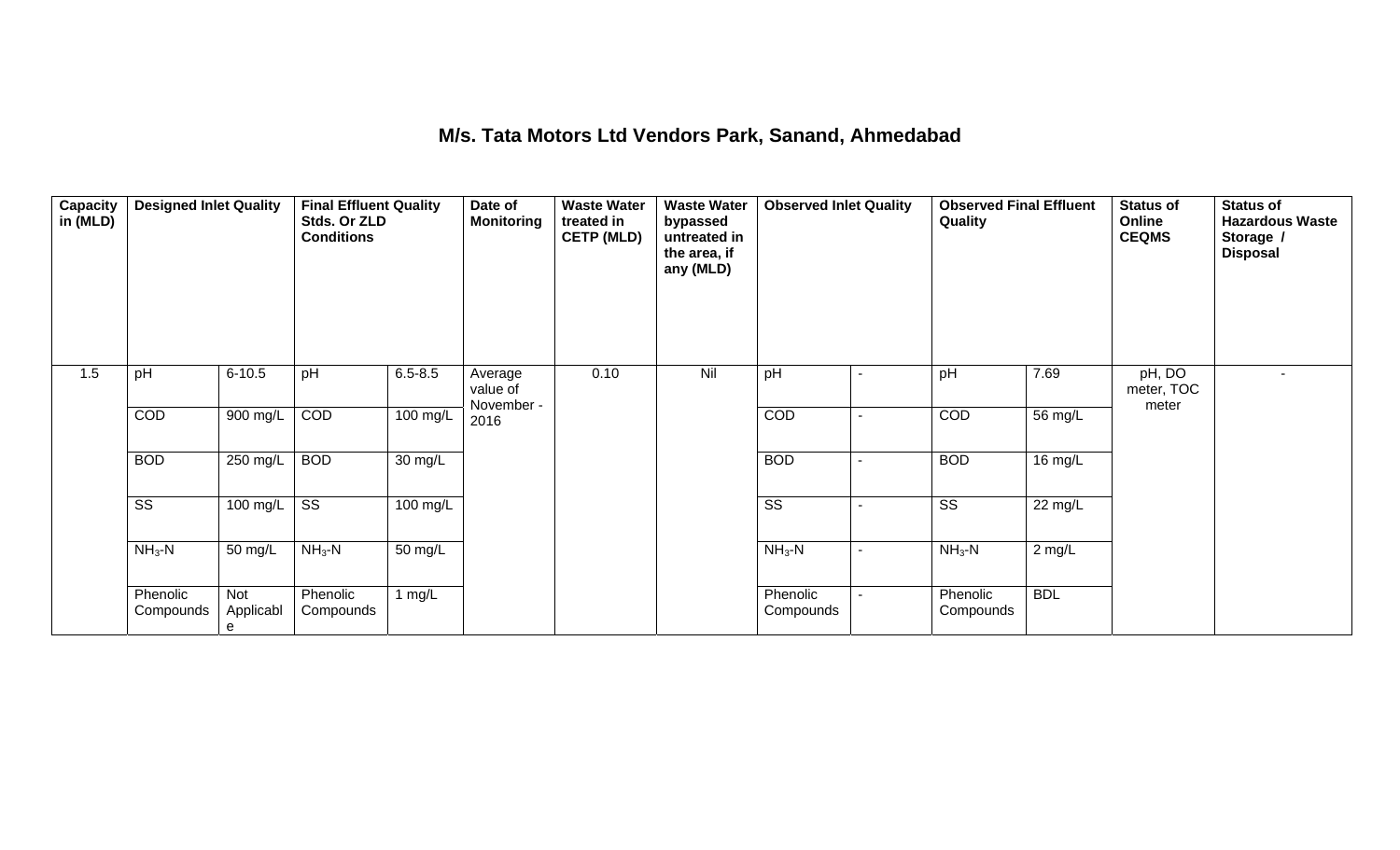#### **M/s. Bavla Eco Project Ltd., Bavla, Ahmedabad**

| Capacity<br>in (MLD) | <b>Designed Inlet Quality</b> |                           | <b>Final Effluent Quality</b><br>Stds. Or ZLD<br><b>Conditions</b> |                       | Date of<br><b>Monitoring</b>      | <b>Waste Water</b><br>treated in<br><b>CETP (MLD)</b> | <b>Waste Water</b><br>bypassed<br>untreated in<br>the area, if<br>any (MLD) | <b>Observed Inlet Quality</b> |   | <b>Observed Final Effluent</b><br>Quality |            | <b>Status of</b><br>Online<br><b>CEQMS</b> | <b>Status of</b><br><b>Hazardous Waste</b><br>Storage /<br><b>Disposal</b> |
|----------------------|-------------------------------|---------------------------|--------------------------------------------------------------------|-----------------------|-----------------------------------|-------------------------------------------------------|-----------------------------------------------------------------------------|-------------------------------|---|-------------------------------------------|------------|--------------------------------------------|----------------------------------------------------------------------------|
| 1.00                 | pH                            | No CETP<br>Inlet<br>norms | pH                                                                 | $6.5 - 8.5$           | Average<br>value of<br>November - | 1.00                                                  | Nil                                                                         | pH                            | ۰ | pH                                        | 7.54       |                                            | Sludge is used as<br>Manure                                                |
|                      | COD                           | prescribe<br>d as it is   | COD                                                                | 250 mg/L              | 2016                              |                                                       |                                                                             | COD                           | ٠ | COD                                       | $709$ mg/L |                                            |                                                                            |
|                      | <b>BOD</b>                    | a CETP<br>of rice<br>mill | <b>BOD</b>                                                         | $\overline{100}$ mg/L |                                   |                                                       |                                                                             | <b>BOD</b>                    |   | <b>BOD</b>                                | $287$ mg/L |                                            |                                                                            |
|                      | $\overline{\text{ss}}$        | cluster                   | $\overline{\text{ss}}$                                             | 100 mg/L              |                                   |                                                       |                                                                             | $\overline{\text{ss}}$        |   | SS                                        | $174$ mg/L |                                            |                                                                            |
|                      | $NH3-N$                       |                           | $NH3-N$                                                            | 50 mg/L               |                                   |                                                       |                                                                             | $NH3-N$                       | ۰ | $NH3-N$                                   | 28 mg/L    |                                            |                                                                            |
|                      | Phenolic<br>Compounds         |                           | Phenolic<br>Compounds                                              | Not<br>Applicabl<br>е |                                   |                                                       |                                                                             | Phenolic<br>Compounds         |   | Phenolic<br>Compounds                     | <b>BDL</b> |                                            |                                                                            |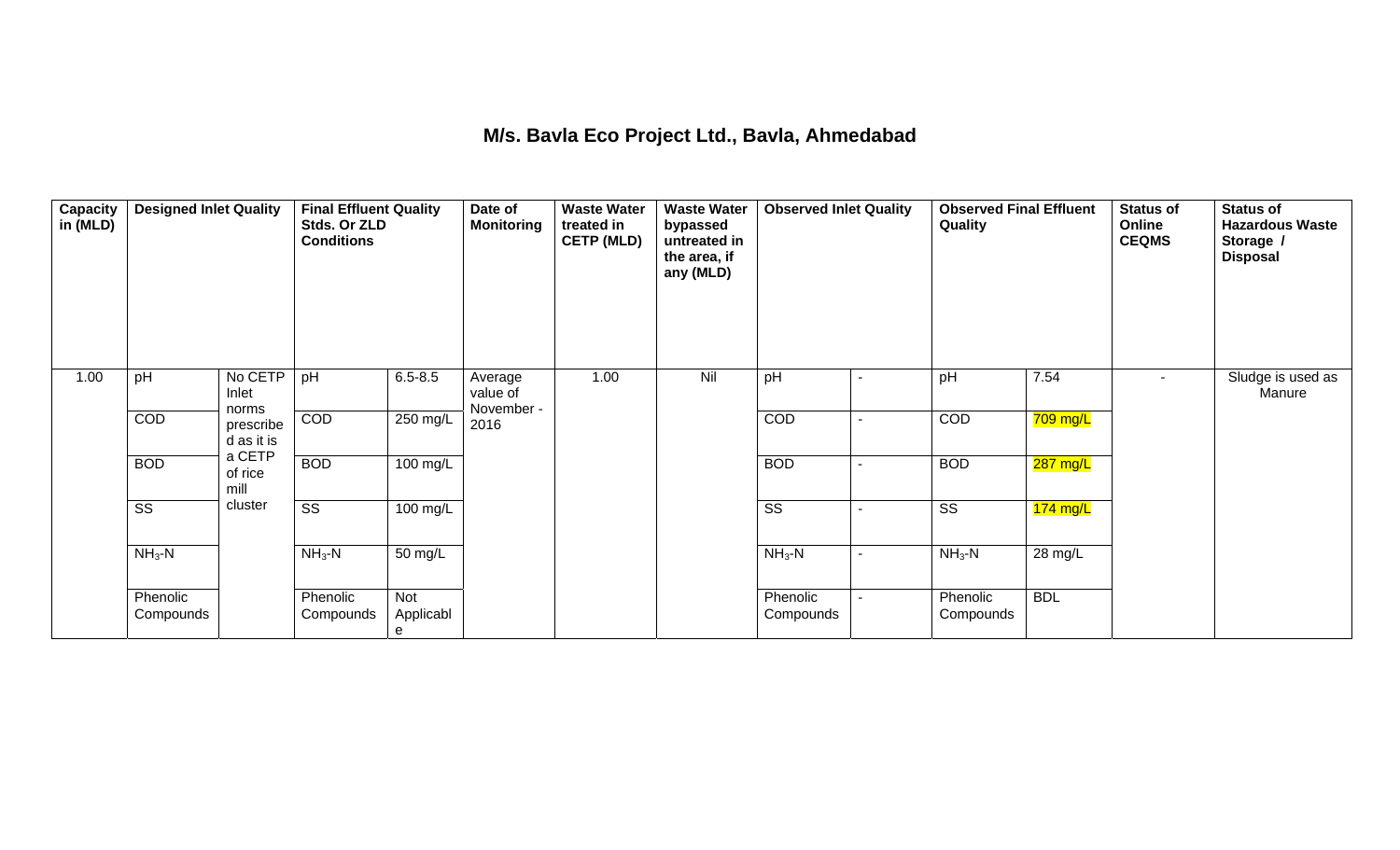## **M/s. Vinayak Jal Sudhikaran Sahakari Mandali Ltd, Bavla, Ahmedabad**

| Capacity<br>in (MLD) | <b>Designed Inlet Quality</b> |                                                                         | <b>Final Effluent Quality</b><br>Stds. Or ZLD<br><b>Conditions</b> |                       | Date of<br><b>Monitoring</b>      | <b>Waste Water</b><br>treated in<br><b>CETP (MLD)</b> | <b>Waste Water</b><br>bypassed<br>untreated in<br>the area, if<br>any (MLD) | <b>Observed Inlet Quality</b> |                | <b>Observed Final Effluent</b><br>Quality |            | <b>Status of</b><br>Online<br><b>CEQMS</b> | <b>Status of</b><br><b>Hazardous Waste</b><br>Storage /<br><b>Disposal</b> |
|----------------------|-------------------------------|-------------------------------------------------------------------------|--------------------------------------------------------------------|-----------------------|-----------------------------------|-------------------------------------------------------|-----------------------------------------------------------------------------|-------------------------------|----------------|-------------------------------------------|------------|--------------------------------------------|----------------------------------------------------------------------------|
| 1.50                 | pH                            | No CETP<br>inlet                                                        | pH                                                                 | $6.5 - 8.5$           | Average<br>value of<br>November - | 1.50                                                  | Nil                                                                         | pH                            |                | pH                                        | 8.04       | $\sim$                                     | Sludge is used as<br>Manure                                                |
|                      | COD                           | norms<br>prescribe<br>d as it is<br>the<br>CETP of<br><b>Rice Mills</b> | COD                                                                | 250mg/L               | 2016                              |                                                       |                                                                             | COD                           | $\blacksquare$ | COD                                       | 181 mg/L   |                                            |                                                                            |
|                      | <b>BOD</b>                    |                                                                         | <b>BOD</b>                                                         | $100$ mg/L            |                                   |                                                       |                                                                             | <b>BOD</b>                    | $\blacksquare$ | <b>BOD</b>                                | 54 mg/L    |                                            |                                                                            |
|                      | $\overline{\text{SS}}$        |                                                                         | $\overline{\text{SS}}$                                             | $100 \text{ mg/L}$    |                                   |                                                       |                                                                             | $\overline{\text{SS}}$        |                | $\overline{\text{ss}}$                    | 20 mg/L    |                                            |                                                                            |
|                      | $NH3-N$                       |                                                                         | $NH3-N$                                                            | 50 mg/L               |                                   |                                                       |                                                                             | $NH3-N$                       | $\blacksquare$ | $NH3$ -N                                  | 14 mg/L    |                                            |                                                                            |
|                      | Phenolic<br>Compounds         |                                                                         | Phenolic<br>Compounds                                              | Not<br>Applicabl<br>e |                                   |                                                       |                                                                             | Phenolic<br>Compounds         |                | Phenolic<br>Compounds                     | <b>BDL</b> |                                            |                                                                            |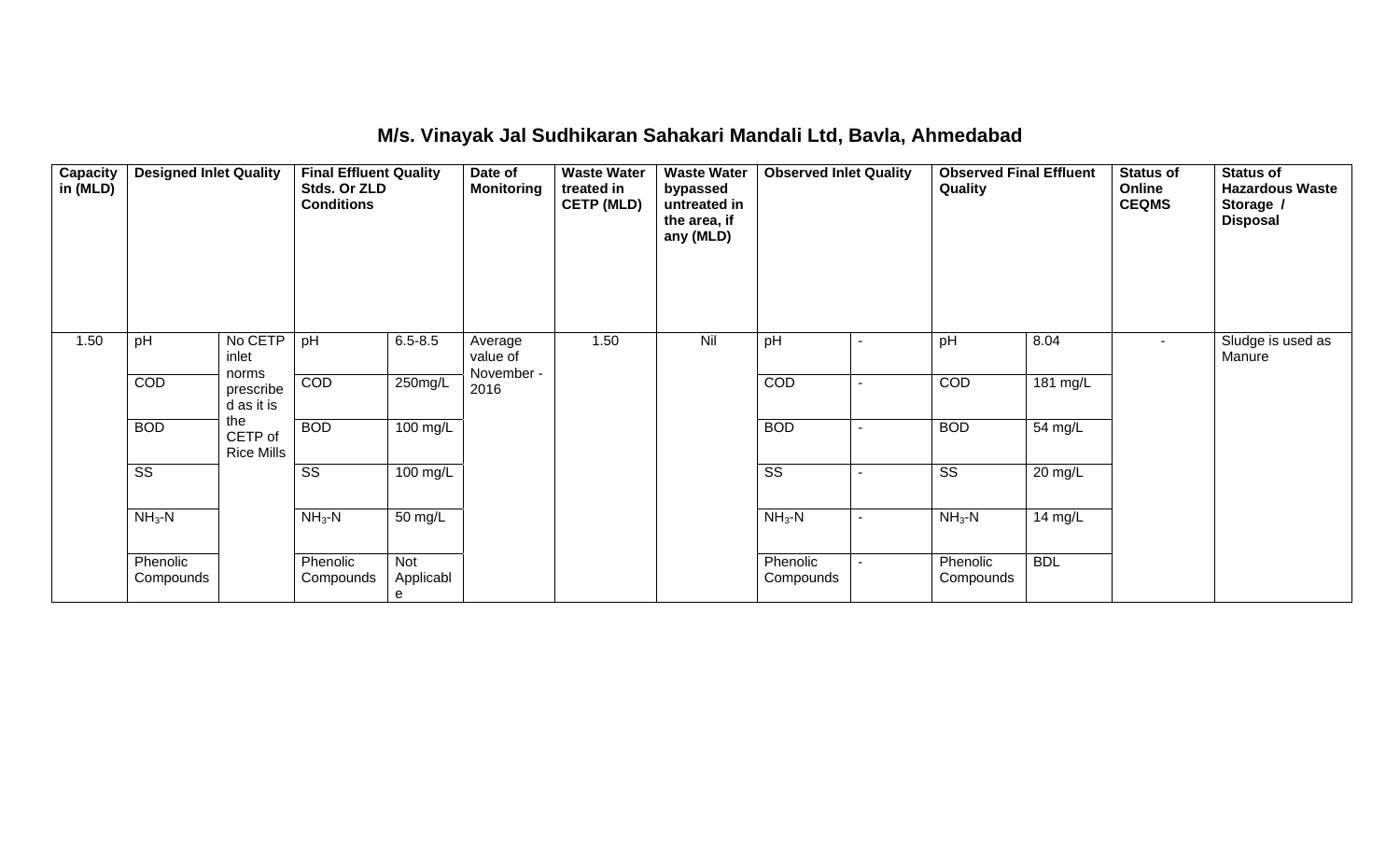### **M/s. Rajkot Electroplating Association, Rajkot**

| Capacity<br>in (MLD) | <b>Designed Inlet Quality</b>            | <b>Final Effluent Quality</b><br>Stds. Or ZLD<br><b>Conditions</b> | Date of<br><b>Monitoring</b> | <b>Waste Water</b><br>treated in<br><b>CETP (MLD)</b> | <b>Waste Water</b><br>bypassed<br>untreated in<br>the area, if<br>any (MLD) | <b>Observed Inlet Quality</b> | <b>Observed Final Effluent</b><br>Quality | <b>Status of</b><br>Online<br><b>CEQMS</b> | <b>Status of</b><br><b>Hazardous Waste</b><br>Storage /<br>Disposal |  |  |  |  |
|----------------------|------------------------------------------|--------------------------------------------------------------------|------------------------------|-------------------------------------------------------|-----------------------------------------------------------------------------|-------------------------------|-------------------------------------------|--------------------------------------------|---------------------------------------------------------------------|--|--|--|--|
|                      | No visit in the month of November - 2016 |                                                                    |                              |                                                       |                                                                             |                               |                                           |                                            |                                                                     |  |  |  |  |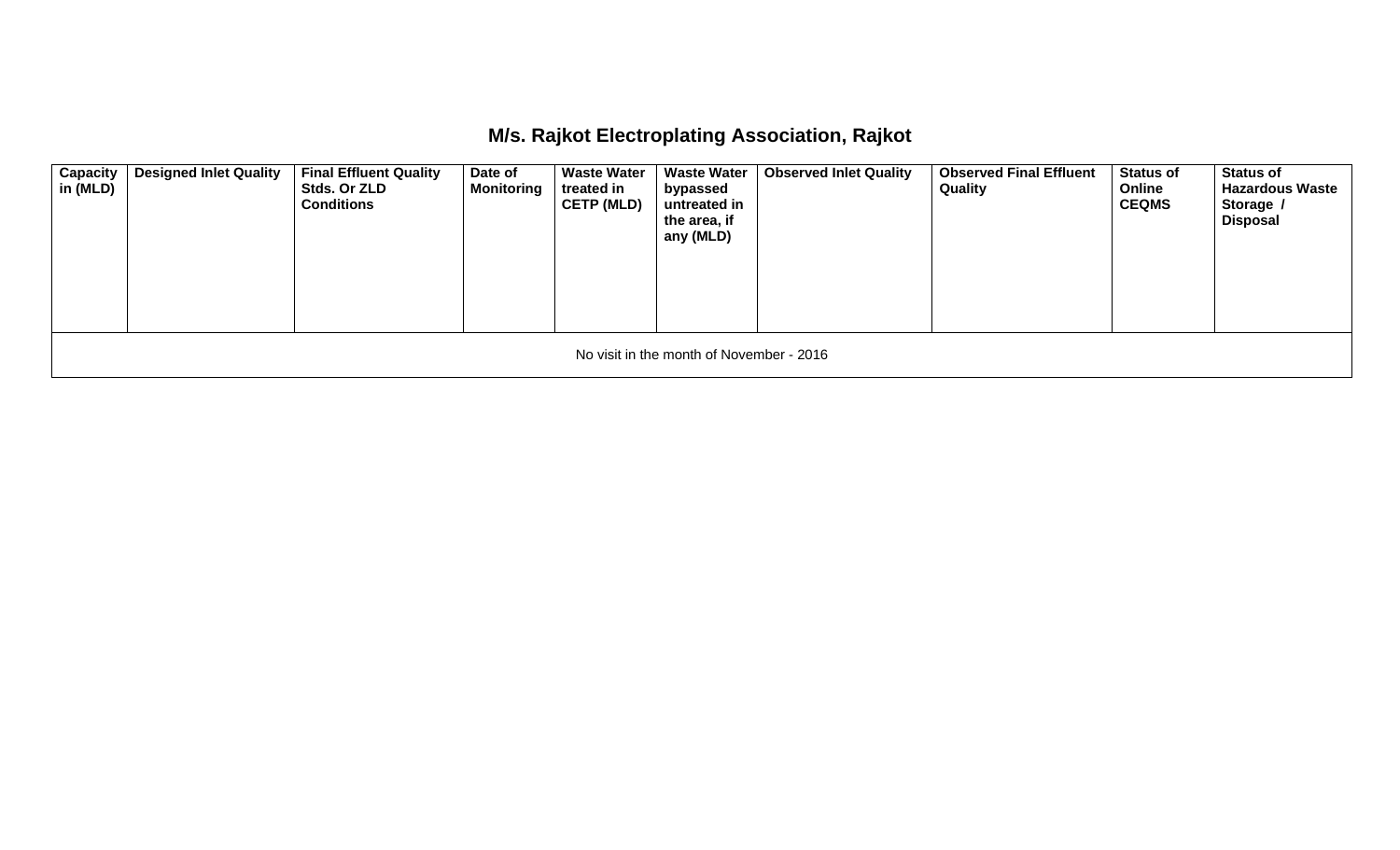**M/s. Jay Khodiyar Enviro -Technologies Pvt. Ltd., Rajkot** 

| Capacity<br>in (MLD)                     | <b>Designed Inlet Quality</b> | <b>Final Effluent Quality</b><br>Stds. Or ZLD<br><b>Conditions</b> | Date of<br><b>Monitoring</b> | <b>Waste Water</b><br>treated in<br><b>CETP (MLD)</b> | <b>Waste Water</b><br>bypassed<br>untreated in<br>the area, if<br>any (MLD) | <b>Observed Inlet Quality</b> | <b>Observed Final Effluent</b><br>Quality | <b>Status of</b><br>Online<br><b>CEQMS</b> | <b>Status of</b><br><b>Hazardous Waste</b><br>Storage /<br>Disposal |  |  |  |
|------------------------------------------|-------------------------------|--------------------------------------------------------------------|------------------------------|-------------------------------------------------------|-----------------------------------------------------------------------------|-------------------------------|-------------------------------------------|--------------------------------------------|---------------------------------------------------------------------|--|--|--|
| No visit in the month of November - 2016 |                               |                                                                    |                              |                                                       |                                                                             |                               |                                           |                                            |                                                                     |  |  |  |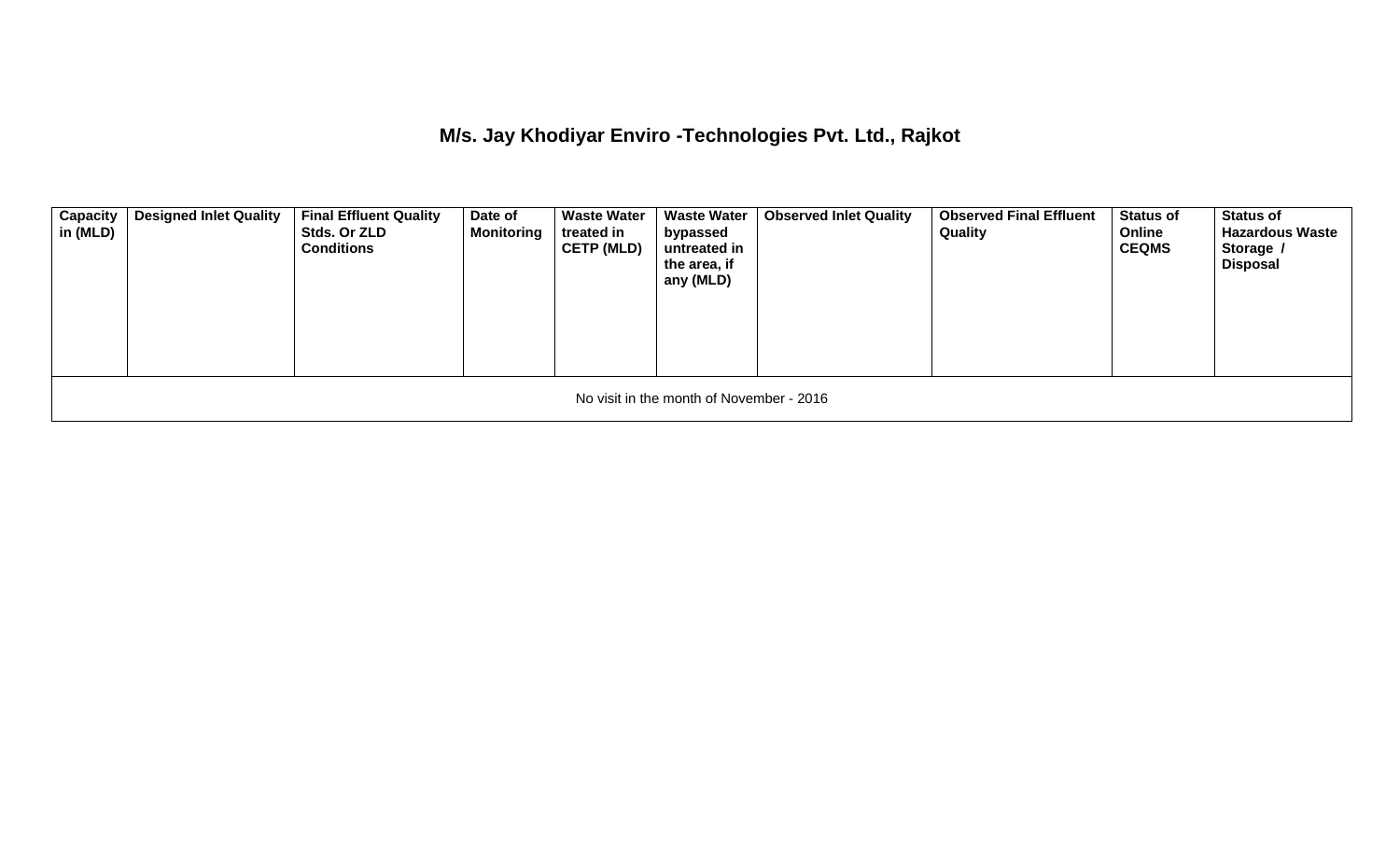## **M/s. Jetpur Dyeing & Printing Association, Jetpur, Rajkot**

| Capacity<br>in (MLD) | <b>Designed Inlet Quality</b> |                 | <b>Final Effluent Quality</b><br>Stds. Or ZLD<br><b>Conditions</b> |                    | Date of<br><b>Monitoring</b>      | <b>Waste Water</b><br>treated in<br><b>CETP (MLD)</b> | <b>Waste Water</b><br>bypassed<br>untreated in<br>the area, if<br>any (MLD) | <b>Observed Inlet Quality</b> |          | <b>Observed Final Effluent</b><br>Quality |                | <b>Status of</b><br>Online<br><b>CEQMS</b> | <b>Status of</b><br><b>Hazardous Waste</b><br>Storage /<br><b>Disposal</b> |
|----------------------|-------------------------------|-----------------|--------------------------------------------------------------------|--------------------|-----------------------------------|-------------------------------------------------------|-----------------------------------------------------------------------------|-------------------------------|----------|-------------------------------------------|----------------|--------------------------------------------|----------------------------------------------------------------------------|
| 10.00                | pH                            | Not<br>Furnishe | pH                                                                 | 6.5 to 8.5         | Average<br>value of<br>November - | 7.00                                                  | Nil                                                                         | pH                            | 9.88     | pH                                        | 7.43           | pH, Flow<br>meter                          | Storage - 110 MT                                                           |
|                      | COD                           | d               | COD                                                                | 250 mg/L           | 2016                              |                                                       |                                                                             | COD                           | 802 mg/L | COD                                       | 113 $mg/L$     |                                            |                                                                            |
|                      | <b>BOD</b>                    |                 | <b>BOD</b>                                                         | 30 mg/L            |                                   |                                                       |                                                                             | <b>BOD</b>                    | 268 mg/L | <b>BOD</b>                                | 35 mg/L        |                                            |                                                                            |
|                      | $\overline{\text{ss}}$        |                 | $\overline{\text{ss}}$                                             | $100 \text{ mg/L}$ |                                   |                                                       |                                                                             | $\overline{\text{ss}}$        | 282 mg/L | $\overline{\text{ss}}$                    | 242 mg/L       |                                            |                                                                            |
|                      | $NH3$ -N                      |                 | $NH3-N$                                                            | 50 mg/L            |                                   |                                                       |                                                                             | $NH3-N$                       | 20 mg/L  | $NH3$ -N                                  | 12 mg/L        |                                            |                                                                            |
|                      | Phenolic<br>Compounds         |                 | Phenolic<br>Compounds                                              | 1 $mg/L$           |                                   |                                                       |                                                                             | Phenolic<br>Compounds         |          | Phenolic<br>Compounds                     | $\overline{a}$ |                                            |                                                                            |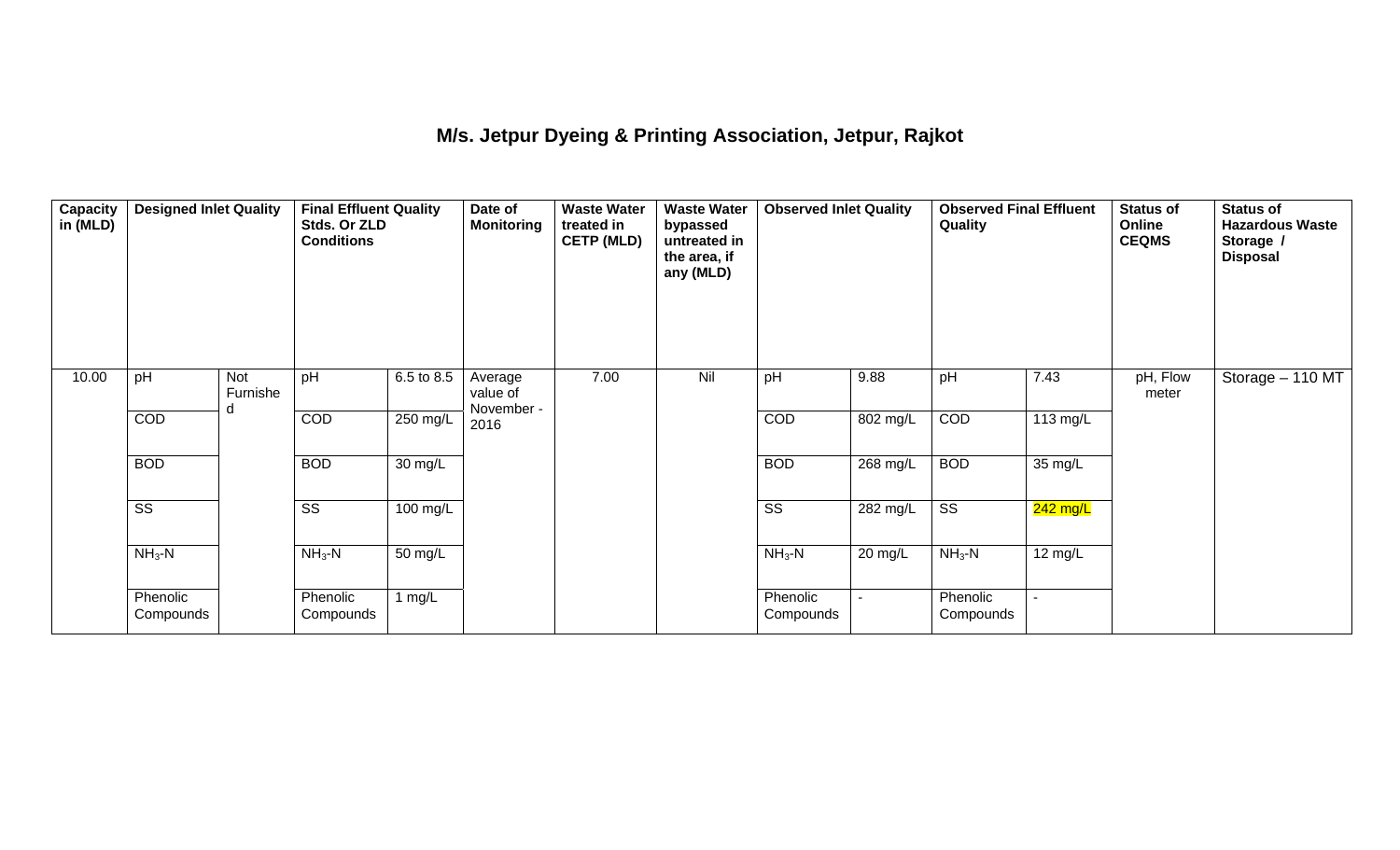#### **M/s. Shri Dhareshwar GIDC Vistar Association, Dhareshwar, Rajkot**

| Capacity<br>in (MLD)                        | <b>Designed Inlet Quality</b> | <b>Final Effluent Quality</b><br>Stds. Or ZLD<br><b>Conditions</b> | Date of<br><b>Monitoring</b> | <b>Waste Water</b><br>treated in<br><b>CETP (MLD)</b> | <b>Waste Water</b><br>bypassed<br>untreated in<br>the area, if<br>any (MLD) | <b>Observed Inlet Quality</b> | <b>Observed Final Effluent</b><br>Quality | <b>Status of</b><br>Online<br><b>CEQMS</b> | <b>Status of</b><br><b>Hazardous Waste</b><br>Storage /<br><b>Disposal</b> |  |  |  |  |
|---------------------------------------------|-------------------------------|--------------------------------------------------------------------|------------------------------|-------------------------------------------------------|-----------------------------------------------------------------------------|-------------------------------|-------------------------------------------|--------------------------------------------|----------------------------------------------------------------------------|--|--|--|--|
| No sampling in the month of November - 2016 |                               |                                                                    |                              |                                                       |                                                                             |                               |                                           |                                            |                                                                            |  |  |  |  |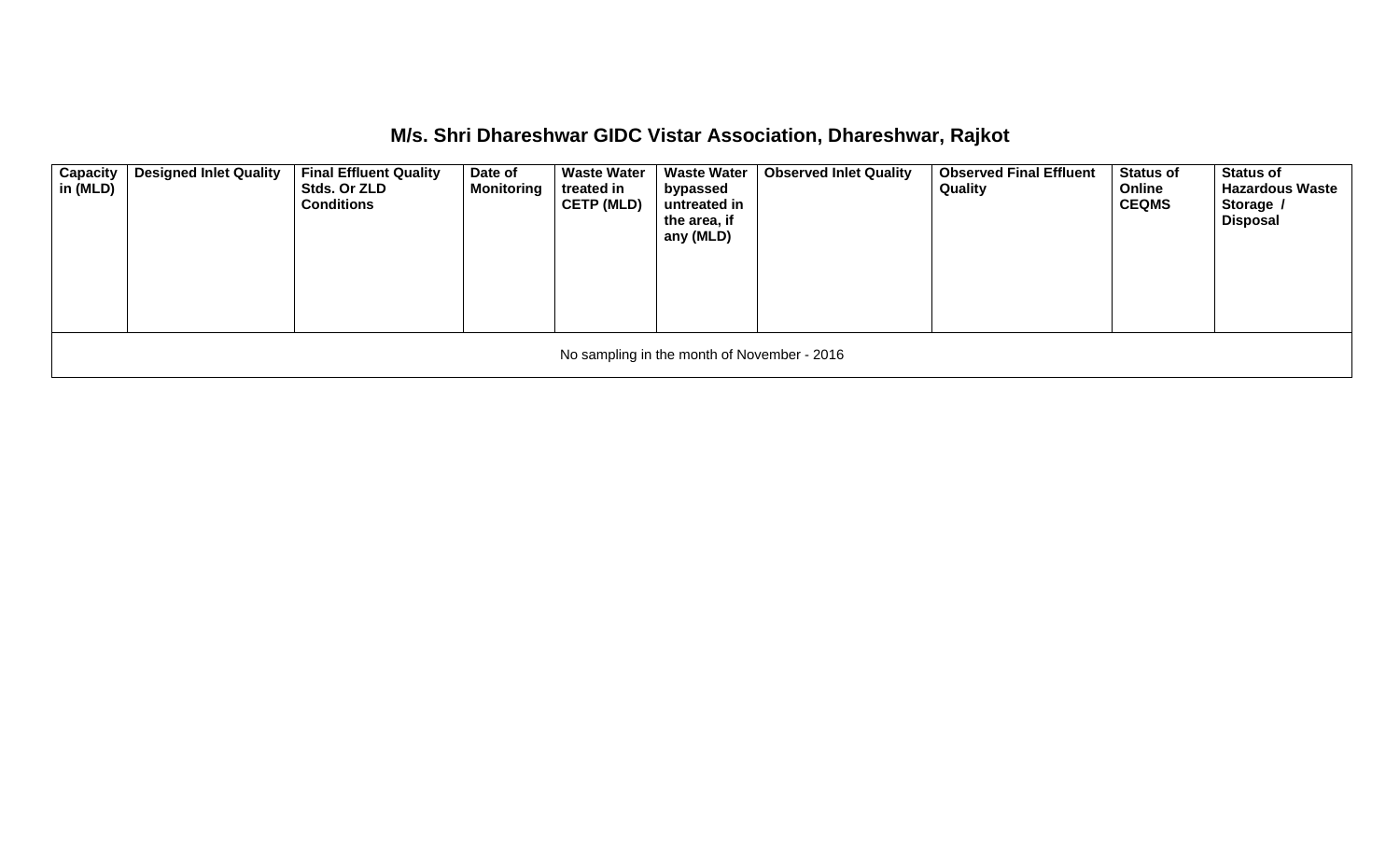#### **M/s. Bhatgam Washing Ghat Suddhikaran Yojana Pvt. Ltd., Bhatgam, Rajkot**

| Capacity<br>in (MLD) | <b>Designed Inlet Quality</b> |  | <b>Final Effluent Quality</b><br>Stds. Or ZLD<br><b>Conditions</b> |                    | Date of<br><b>Monitoring</b>                          | <b>Waste Water</b><br>treated in<br><b>CETP (MLD)</b> | <b>Waste Water</b><br>bypassed<br>untreated in<br>the area, if<br>any (MLD) | <b>Observed Inlet Quality</b> |           | <b>Observed Final Effluent</b><br>Quality |             | <b>Status of</b><br>Online<br><b>CEQMS</b>    | <b>Status of</b><br><b>Hazardous Waste</b><br>Storage /<br><b>Disposal</b> |
|----------------------|-------------------------------|--|--------------------------------------------------------------------|--------------------|-------------------------------------------------------|-------------------------------------------------------|-----------------------------------------------------------------------------|-------------------------------|-----------|-------------------------------------------|-------------|-----------------------------------------------|----------------------------------------------------------------------------|
| 30                   | pH                            |  | pH                                                                 | 6.5 to 8.5         | Average<br>value of<br>month of<br>November -<br>2016 | 6.00                                                  | Nil                                                                         | pH                            | 10.81     | pH                                        | 9.72        | pH, Flow<br>meter, SS,<br>Color, MLSS,<br>COD | Storage - 1800<br>MT                                                       |
|                      | COD                           |  | COD                                                                | 100 mg/L           |                                                       |                                                       |                                                                             | COD                           | 161 mg/L  | COD                                       | $142$ mg/L  |                                               |                                                                            |
|                      | <b>BOD</b>                    |  | <b>BOD</b>                                                         | 30 mg/L            |                                                       |                                                       |                                                                             | <b>BOD</b>                    | 53 mg/L   | <b>BOD</b>                                | 43 mg/L     |                                               |                                                                            |
|                      | $\overline{\text{ss}}$        |  | $\overline{\text{ss}}$                                             | $100 \text{ mg/L}$ |                                                       |                                                       |                                                                             | $\overline{\text{ss}}$        | 985 mg/L  | $\overline{\text{ss}}$                    | $2570$ mg/L |                                               |                                                                            |
|                      | $NH3-N$                       |  | $NH3 - N$                                                          | 50 mg/L            |                                                       |                                                       |                                                                             | $NH3-N$                       | $10$ mg/L | $NH3$ -N                                  | 1 $mg/L$    |                                               |                                                                            |
|                      | Phenolic<br>Compounds         |  | Phenolic<br>Compounds                                              | 1 mg/L             |                                                       |                                                       |                                                                             | Phenolic<br>Compounds         |           | Phenolic<br>Compounds                     |             |                                               |                                                                            |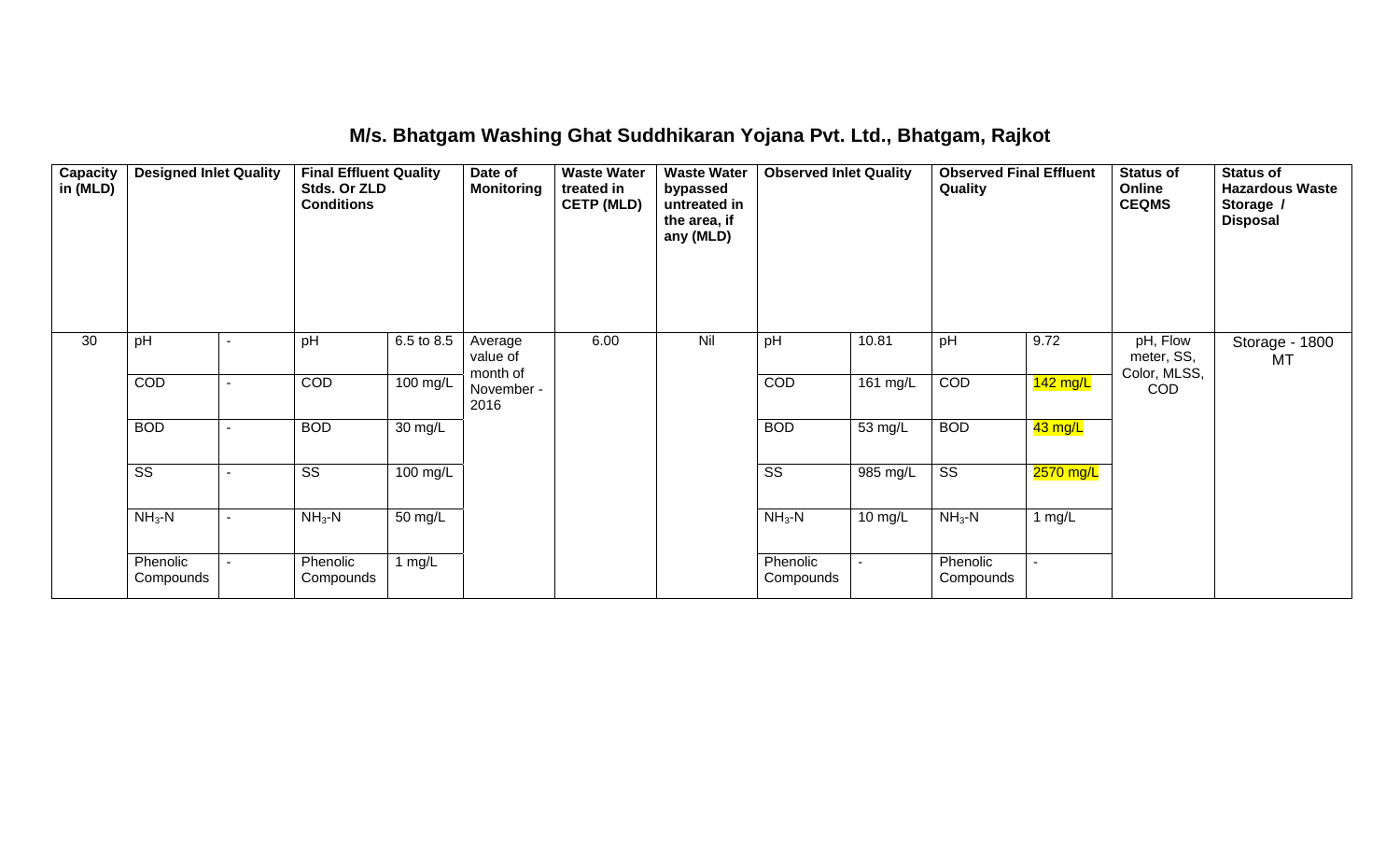**M/s. Veraval Industries Association, Veraval, Junagadh** 

| Capacity<br>in (MLD)                        | <b>Designed Inlet Quality</b> | <b>Final Effluent Quality</b><br>Stds. Or ZLD<br><b>Conditions</b> | Date of<br><b>Monitoring</b> | <b>Waste Water</b><br>treated in<br><b>CETP (MLD)</b> | <b>Waste Water</b><br>bypassed<br>untreated in<br>the area, if<br>any (MLD) | <b>Observed Inlet Quality</b> | <b>Observed Final Effluent</b><br>Quality | <b>Status of</b><br>Online<br><b>CEQMS</b> | <b>Status of</b><br><b>Hazardous Waste</b><br>Storage /<br><b>Disposal</b> |  |  |  |
|---------------------------------------------|-------------------------------|--------------------------------------------------------------------|------------------------------|-------------------------------------------------------|-----------------------------------------------------------------------------|-------------------------------|-------------------------------------------|--------------------------------------------|----------------------------------------------------------------------------|--|--|--|
| No sampling in the month of November - 2016 |                               |                                                                    |                              |                                                       |                                                                             |                               |                                           |                                            |                                                                            |  |  |  |